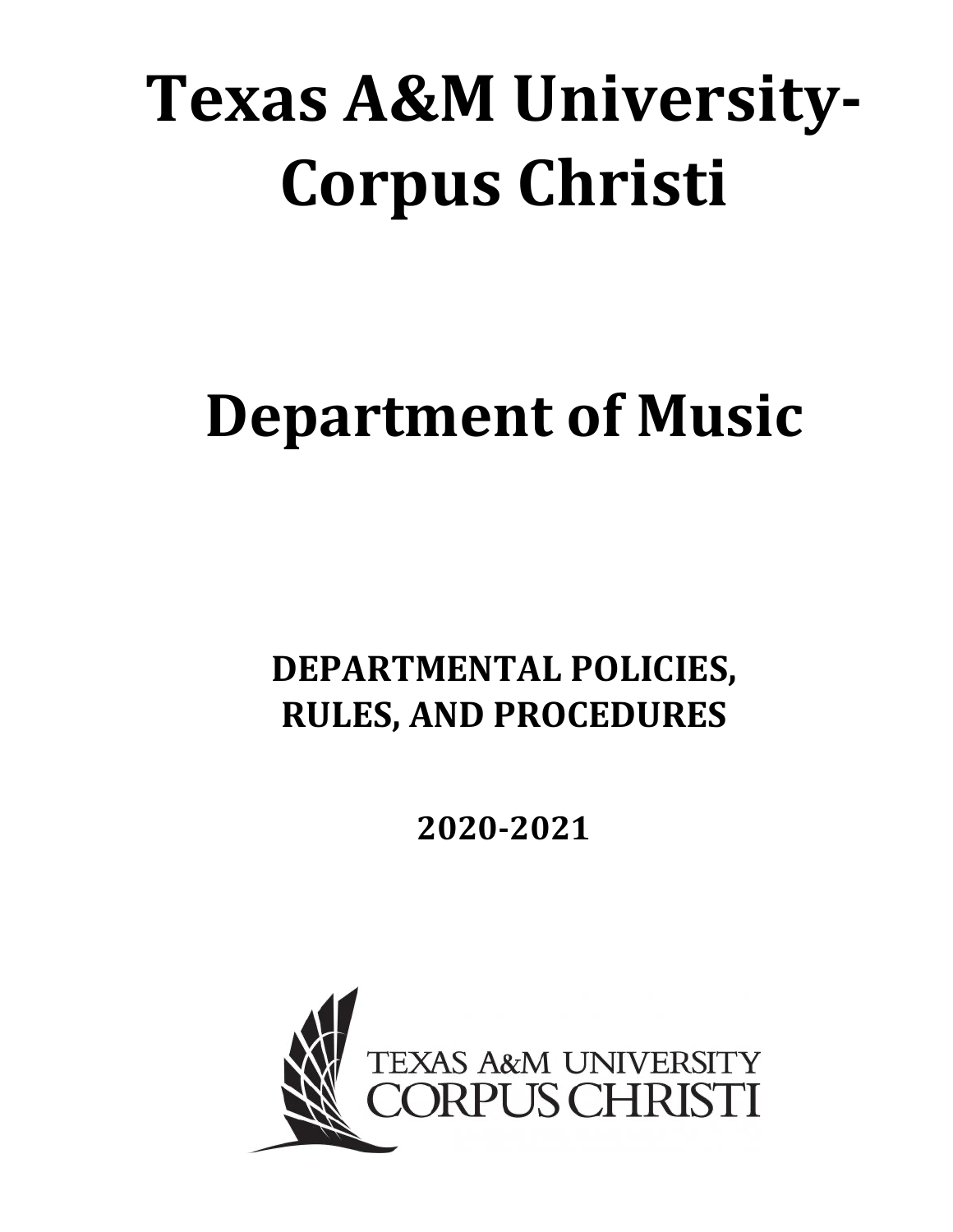# TAMU-CC DEPARTMENT OF MUSIC **Policies, Rules, and Procedures** Table of Contents

| ne or comento |
|---------------|
|               |
|               |
|               |
|               |
|               |
|               |
|               |
|               |
|               |
|               |
|               |
|               |
|               |
|               |
|               |
|               |
|               |
|               |
|               |
|               |
|               |
|               |
|               |
|               |
|               |
|               |
|               |
|               |
|               |
|               |
|               |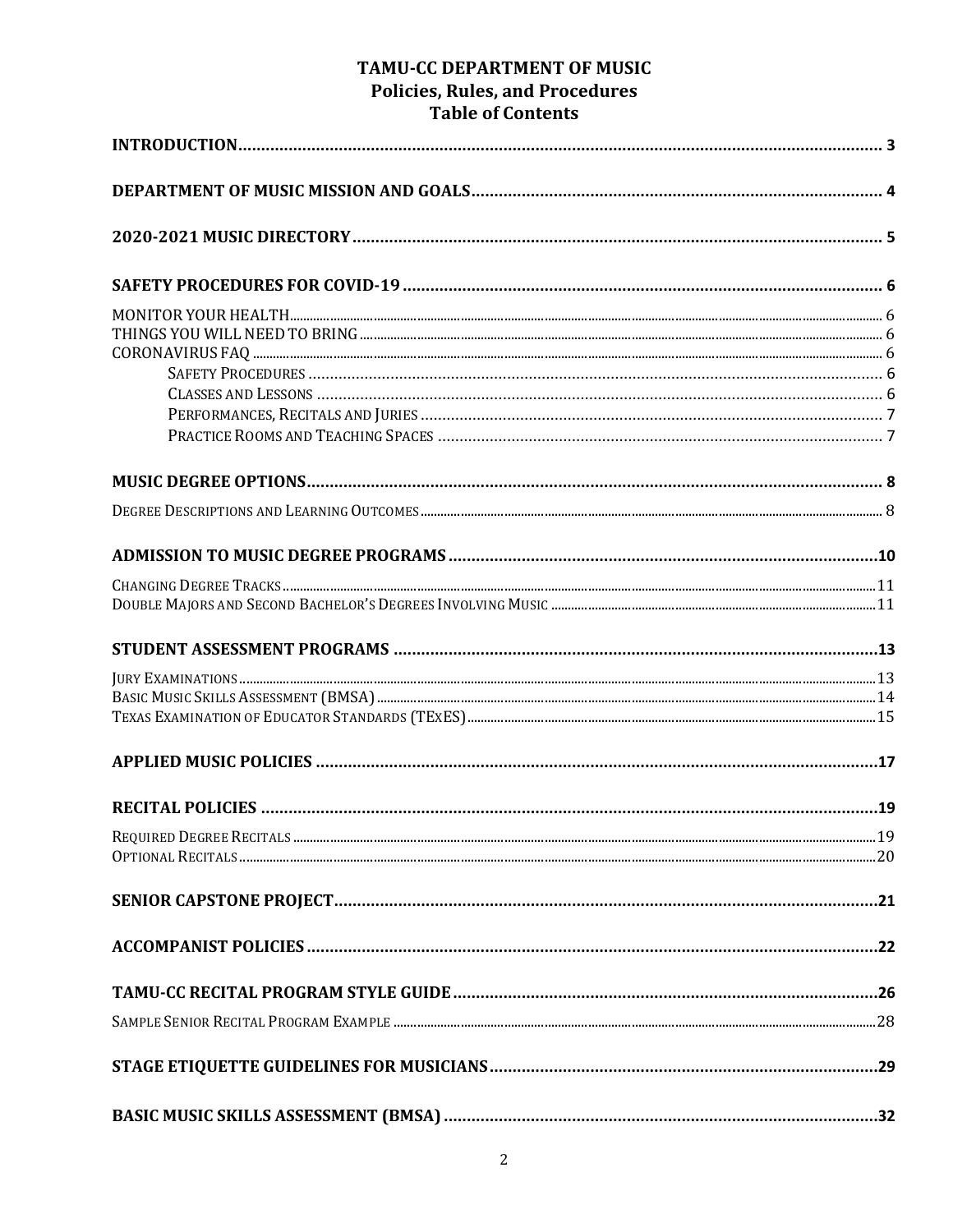# **INTRODUCTION**

Welcome to the Islander Music Program! On behalf of the faculty and stuff, we are excited that you have chosen Texas &M University-Corpus Christi as the destination for your music education. This handbook, reviewed and revised annually, is intended for the use of all Department of Music faculty, staff, and students. Its purpose is to ensure that all of us are aware of the responsibilities that each of us must address as a citizen, musician, and scholar. Although it is the responsibility of the Department Chair to administer and interpret these policies, rules, and procedures, it is the responsibility of all faculty, staff, and students to be aware of them, to understand them, and to honor them.

The faculty of the Department of Music is collectively responsible to review and amend the content of this handbook on a regular basis, or as needed to address changing circumstances. The policies outlined are for your benefit and to help you navigate one of the most challenging and rewarding degrees, so do not hesitate to ask questions you might have. In addition, we have added a section on changes due to the novel coronavirus, which is affecting programs across the country and around the world. The policies in that section are based on university rules and guidance provided by the Center for Disease Control. These will also be available a separate document for quick reference. Your safety is of paramount importance here on the Island.

Once again, welcome to the Department of Music!

Dr. Brian Shelton, Chair Department of Music School of the Arts, Media & Communication brian.shelton@tamucc.edu 361.825.2761 CA 107A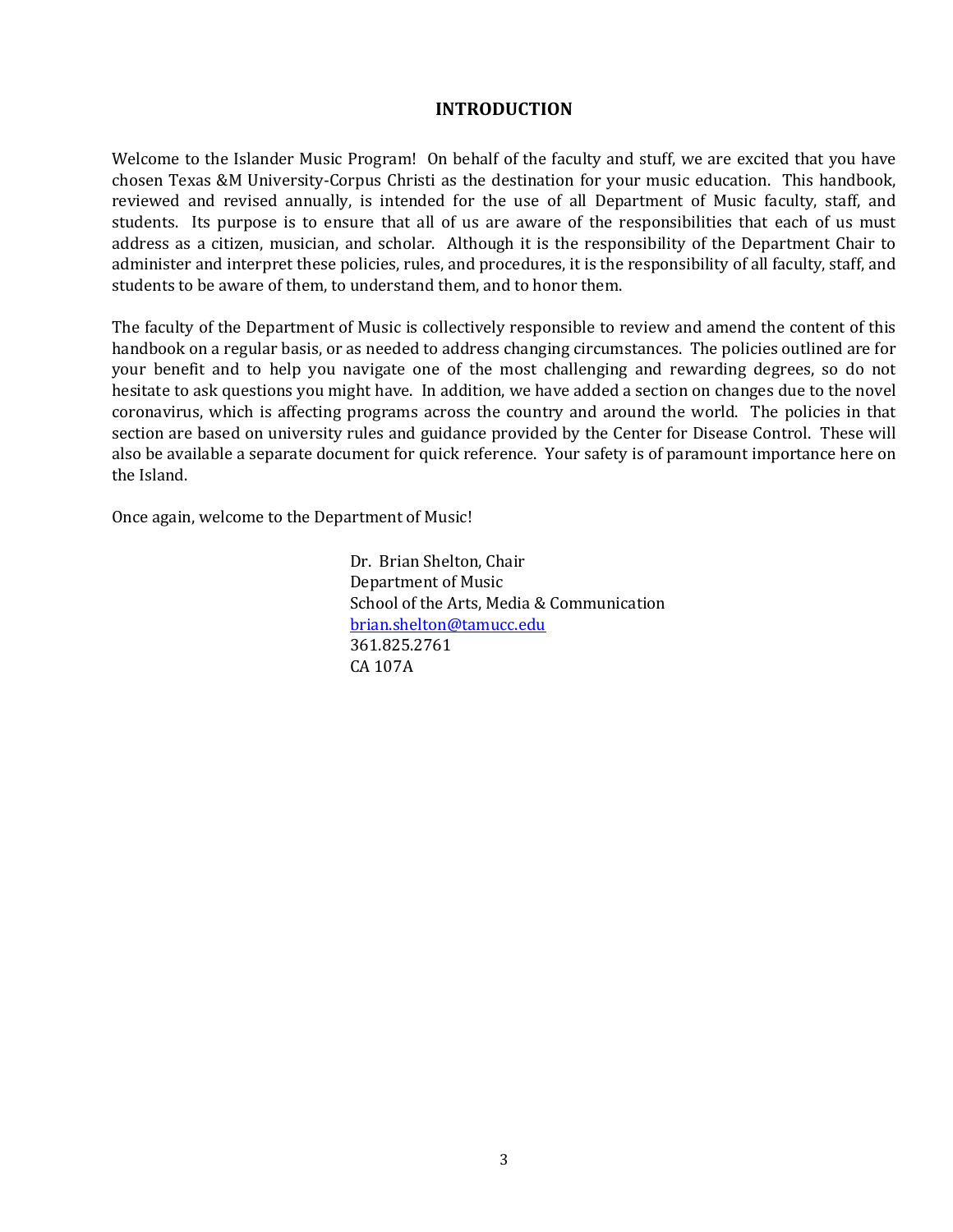# **DEPARTMENT OF MUSIC MISSION AND GOALS**

The mission of the TAMU-CC Department of Music is to assist students in the development of their aural, aesthetic, and analytical capacities in music. This mission is accomplished within a nurturing, student-centered environment where faculty and students strive together for attainment of the following program goals:

- 1. To prepare music majors for successful professional careers in music education, studio teaching, music industry, and performance;
- 2. To provide music courses for all students that will acquaint them with fundamental music skills, various musical styles, historical periods and literature, the functions of music in the community, and to provide opportunities to participate in the live performance of music;
- 3. To encourage students to be continually aware of music as an art form, and to seek opportunities for creative experiences and personal enrichment that are inherent in the study, performance, and production of music; and
- 4. To contribute to the artistic and cultural life of the community by providing public concerts and recitals, and other forms of appropriate musical involvement of faculty and students.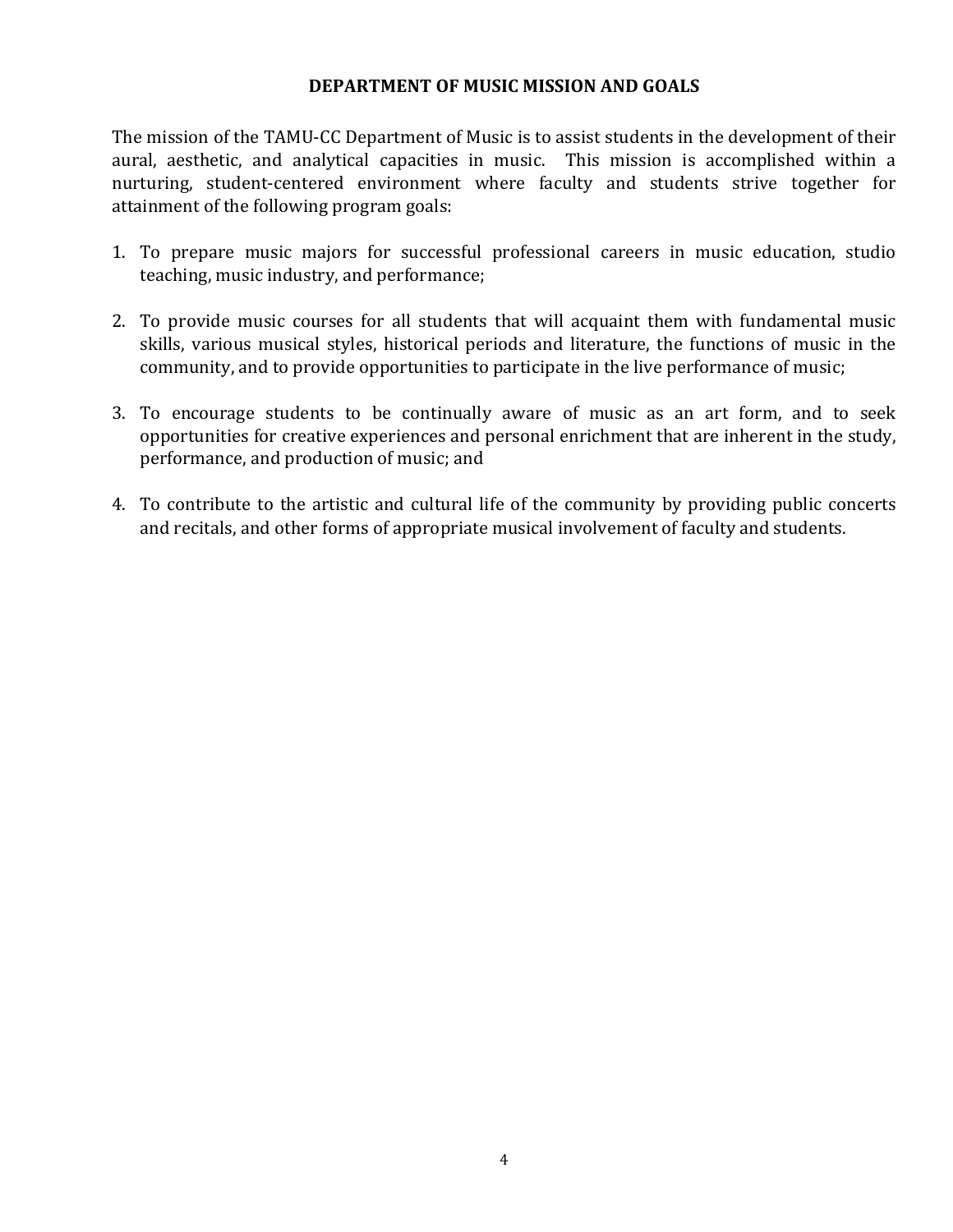# **2020-2021 MUSIC DIRECTORY**

#### **MUSIC FACULTY**

| <u>Name</u>                                                 | <b>Office</b>  | <b>Extension</b> |
|-------------------------------------------------------------|----------------|------------------|
| Dr. Ross Bernhardt, Director of Choral Activities           | CA 137         | 2572             |
| Dr. Susan de Ghizé, Music Theory Coordinator                | CA 129         | 3319             |
| Dr. Ellen Denham, Opera Workshop, Music Appreciation        | CA 231C        | 3516             |
| Dr. José Flores, Violin, Viola & Orchestra                  | CA 130         | 3746             |
| Dr. Susan Gouthro, Voice, Diction                           | CA 132         | 3943             |
| Dr. Kenneth Iyescas, Asst. Dir. of Bands, Horn              | BH 1.12        | 2280             |
| Dr. Ksenija Komljenivić, Percussion                         | CA 124         | 2305             |
| Mr. Michael Moore, Guitar                                   | CA 110         | 3267             |
| Dr. Rachel Messing, Music History, Oboe                     | CA 133         | 2375             |
| Dr. Rai Morales, Trombone, Mariachi                         | BH 1.13        | 2281             |
| Dr. Dino Mulic, Piano                                       | CA 138         | 2679             |
| Dr. Elizabeth Petersen, Music Education, Music Appreciation | <b>CA 231A</b> | 5523             |
| Dr. Carrie Pierce, Cello, Lichtenstein Quartet              | CA 226         | 2371             |
| Dr. Scott Pool, Music Appreciation, Bassoon                 | CA 111         | 3648             |
| Dr. Ronald Scott, Single Reeds, Conducting, Music Education | CA 131         | 3971             |
| Dr. Brian Shelton, Chair, Director of Bands                 | CA 107A        | 2761             |
| Dr. Dan Sipes, Tuba, Music Industry                         | BH 1.11        | 5659             |
| Dr. Diana Sipes, Associate Dean, Flute                      | CA 134         | 2801             |
| Dr. Brian Thacker, Music Industry, Jazz Band                | CA 109         | 3291             |
| Dr. Mary Thornton, Trumpet, Chamber Music                   | CA 135         | 3234             |
|                                                             |                |                  |

# **ADJUNCT MUSIC FACULTY**

| <b>Name</b>                                         | <b>Office</b> | <b>Extension</b> |
|-----------------------------------------------------|---------------|------------------|
| Dr. Patricia Fagan-Miller, Music Theory             | CA 108        | 3079             |
| Mr. Philip Hii, Guitar Mr. Brad Kisner, Class Piano | CA 108        | 3079             |
| Mr. Brad Kisner, Class Piano                        | CA 108        | 3079             |
| Dr. Michael Mazzatenta, Music Theory, Composition   | CA 108        | 3079             |
| Dr, Melissa Melendez, Viola                         | CA 108        | 3079             |
| <b>MUSIC DEPARTMENT STAFF</b>                       |               |                  |
| Dr. Sangmi Lim, Collaborative Pianist               | CA 128        | 3710             |
| Ms. Elisa Thompson, Administrative Assistant        | CA 107        | 5523             |
| Mr. Wes Jones, Events Specialist                    | CA 113A       | 3756             |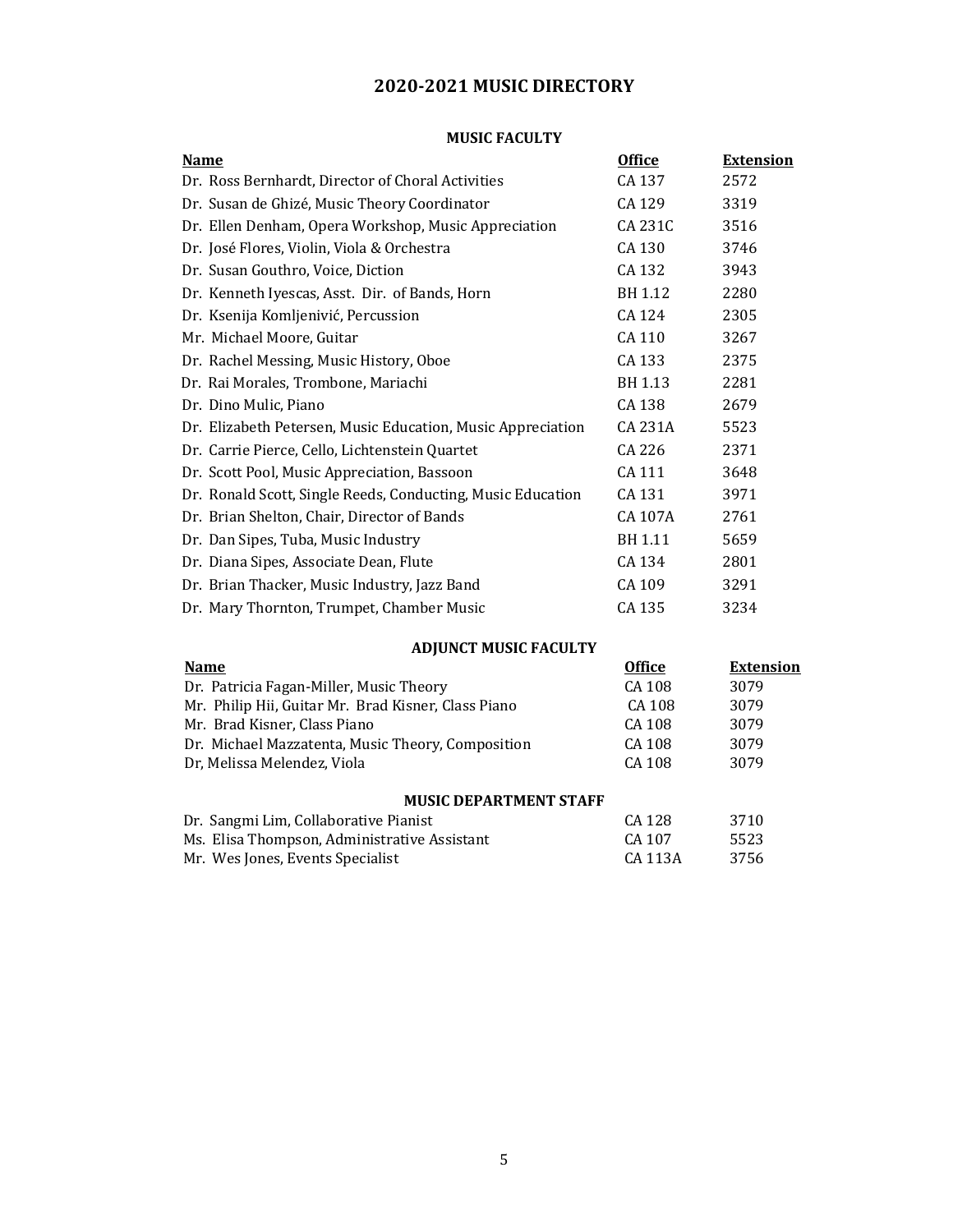# **SAFETY PROCEDURES FOR COVID-19**

The novel coronavirus has made a strong impact on higher education and the music profession. The following section will detail new policies designed to help keep students, faculty and visitors safe when in music classes and/or attending performances.

# **MONITOR YOUR HEALTH**

As important as it is for you to attend classes and rehearsals, it is more important that you not put yourself and others at risk by coming to school when you are not feeling well. For more information about university policies, visit https://www.tamucc.edu/fall-2020/health-and-safety/.

The university guidelines are general guidelines. Be sensible about your health and consider others in the decisions you make. Take care of yourselves so we can all take care of each other.

If you are feeling ill or have been tested positive for the coronavirus, or if you may have been exposed to someone who has, please inform your professors and submit the COVID 19 report form. It can be found at https://hr.tamucc.edu/coronavirus/index.html. 

# **THINGS YOU WILL NEED TO BRING**

- 1. **Your own music stand.** Music stands will put away for the time being, so you will need to provide your own stand for practice and rehearsal. I would recommend a higher-quality folding stand. You may wish to ask your applied instructor for suggestions on what stand to purchase.
- 2. **Two containers of disinfecting wipes.** This is for your personal use before and after using community equipment in classrooms and practice rooms. While the department and university will do its best to disinfect areas, your assistance will go a long way to keeping everyone safe.
- **3. For brass players: A water rag/towel.** For safety reasons, we can no longer releases water from the instruments onto the floor, especially in carpeted areas. Please have a towel with you at all times when you are practicing or performing to catch the water from your instrument.

# **CORONAVIRUS FAQ**

# **Safety Procedures**

# *Will I be required to wear a mask?*

In order to maximize safety for students, faculty and staff, masks will be required in classrooms, rehearsal rooms, and hallways (where six-foot social distancing is not possible). This is for your protection and the protection of those around you.

# *How will social distancing work?*

Classroom are being reformatted to allow for **social distancing**. There are signs and reminders throughout the building. It is everyone's responsibility to follow these directions in order to better ensure a safe working environment in the Center for the Arts.

#### **Classes and Lessons**

# *Will my classes be online or face-to-face?*

The Department of Music faculty realizes that it is most advantageous to hold music classes in person. That being said, we also recognize the need to protect you, the students as much as possible. As such, many of our classes have transitioned to a Blended format, a mix of face-to-face and online. Your professors will communicate with you about how each class will work, but there is currently a face-to-face component in our music courses. Please check your schedule for your classes' formats.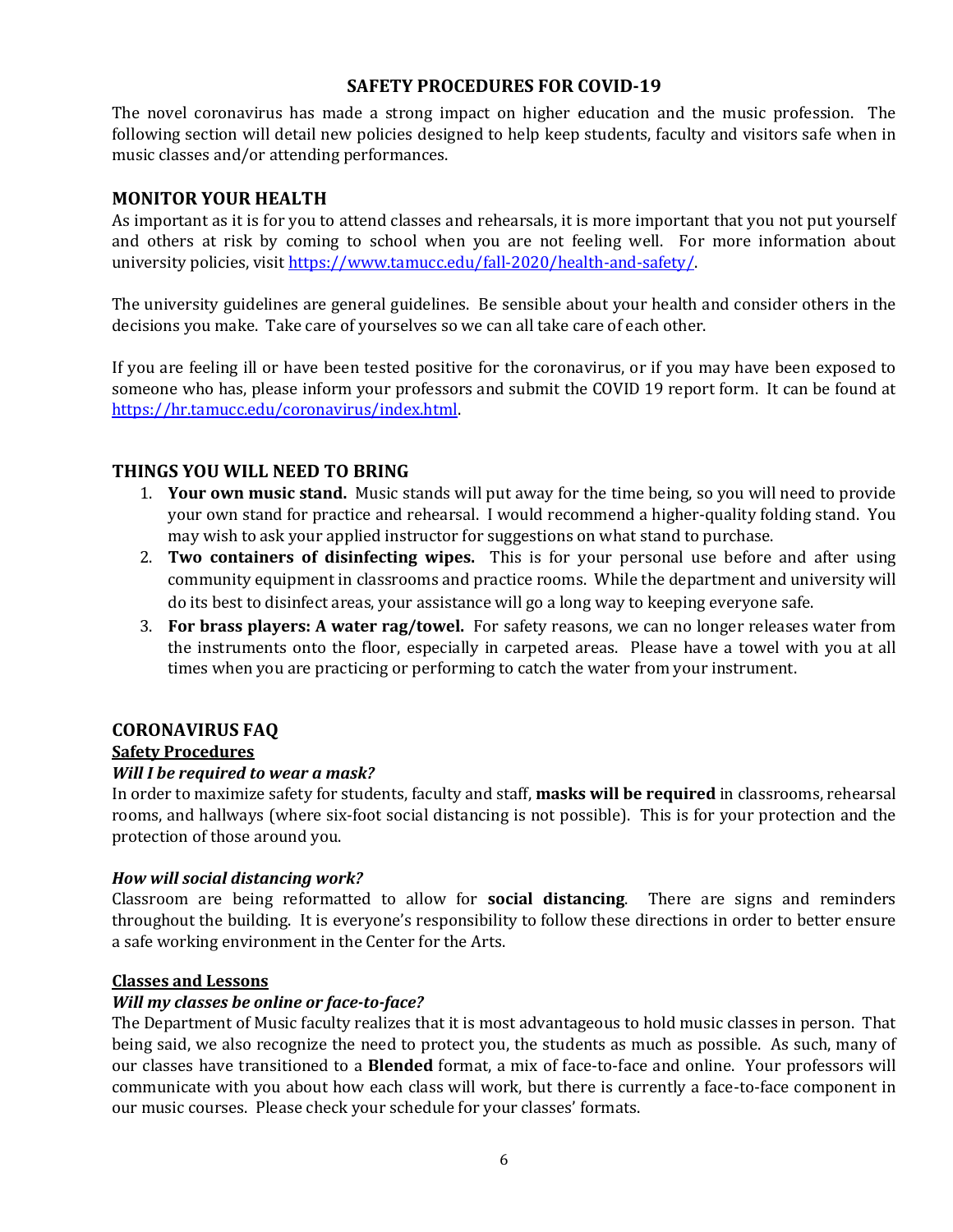### *How will private lessons work?*

Applied lessons will be provided according to the social distancing standards and the best science available. Plans for each studio – and each student – will vary. The department is prepared to support students and faculty to help ensure the safest delivery with the most effective results. Accommodations will be made as dictated by each situation.

#### *How will ensembles work?*

Ensembles currently plan to have in-person rehearsals with smaller groups of students. All rehearsals and performances will be done with the safety or students, faculty and staff in mine. Appropriate social distancing practices will be employed. Contact your ensemble director for more detailed rehearsal and performance plans for the semester.

# **Performances, Recitals and Juries**

#### **Will there be performances?**

Yes. We plan on having a full slate of performances in the Performing Arts Center, utilizing all safety measures such as wearing masks (when possible) and social distancing. Live audiences will be allowed depending on the performance guidelines from the university. We will stream all concerts and recognize safety measures to best protect performers and patrons.

### *Are Wednesday recitals still happening?*

The plan is to move forward with Wednesday afternoon recitals, recognizing safety guidelines for performers and audience. The department will follow the same protocol as in past semesters.

### *Are students allowed to schedule degree recitals?*

Yes. Recital dates will be released after convocation on August 26. Recitals will be livestreamed, and a live audience may be invited depending on the university guidelines.

#### Are students still required to attend concerts?

For the time being, yes. All students are required to attend 6 concerts per semester, and this will continue so long as performances are allowed on campus.

#### *Will juries be remote or in-person?*

Depending on the status of the pandemic in November, the music faculty will determine the best format for juries. Students will be notified once a decision has been made.

### **Practice Rooms and Teaching Spaces**

#### *Will practice rooms be open?*

Yes. We currently plan on having practice rooms open and available. We ask that you sanitize the practice rooms **before and after** you use them. As mentioned earlier, we ask that you have a personal container of disinfecting wipes to facilitate cleaning. The department will provide as many cleaning supplies as we are able, and it is all of our responsibilities to be sure equipment is sanitized for your and other people's use.

#### **Will the Center for the Arts be clean and safe?**

The custodial and building staffs will work to keep the teaching and performing spaces sanitized. Extra cleaning measures have been put in place. It is incumbent that we all do our part to help out as well, sanitizing equipment before and after use.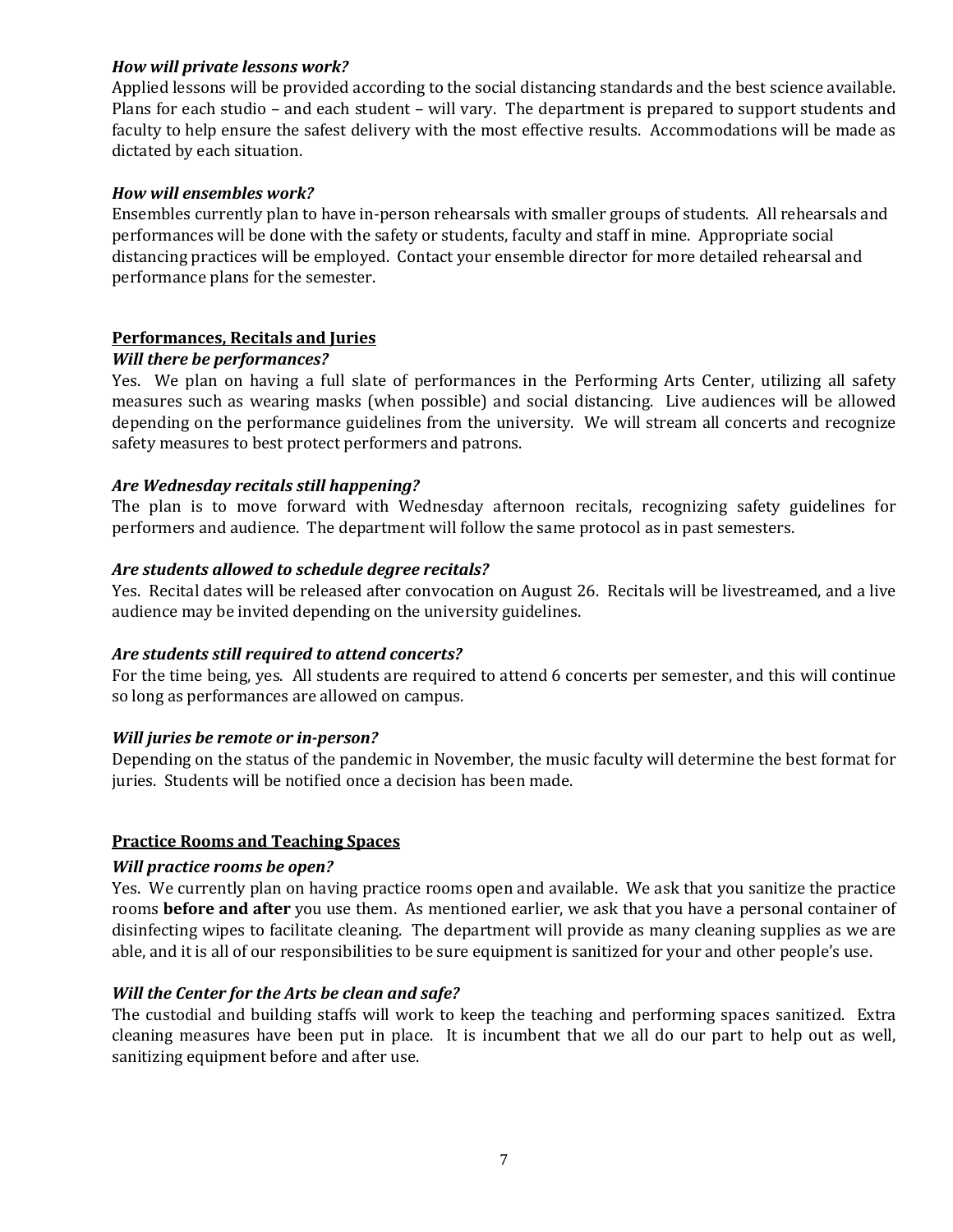# **MUSIC DEGREE OPTIONS**

TAMU-CC offers two music degree options, each of which implies a rather specific career direction. Incoming students often are not certain which option would be the best choice for them. Fortunately, all two of the bachelor's options are quite similar through the first year. This provides time to formulate a more informed degree track choice. We strongly advise students to spend time with their studio instructors and faculty advisors/mentors who can help in making a wise and rewarding choice of professional preparation.

# **Degree Descriptions and Learning Outcomes**

- 1. The Bachelor of Arts in Music offers a choice of two emphases. The BA-Music, Music Studies Emphasis is a desirable degree for those who wish to study music within a traditional liberal arts framework. The degree is appropriate for students who wish to engage in studies in the performing arts, musicology, composition, and other academic music areas, or as instructors in private music studios. The BA-Music, Music Industry Emphasis is a desirable degree for those who wish to study music within a traditional liberal arts framework combined with studies in music business, recording technology, and related fields. The degree is appropriate for students who seek comprehensive knowledge and a foundation of skills for work and growth in the music industry.
	- 1.1 Student Learning Outcomes:
		- 1.1.1 have knowledge of music theory, history, literature, and culture
		- 1.1.2 be able to apply their knowledge through singing or performing on a musical instrument
		- 1.1.3 be able to apply critical thinking skills when hearing musical sounds

In addition, students undertaking the Music Industry Emphasis will:

- 1.1.4 have a working knowledge of the operations of the music industry
- 1.1.5 operate professional audio recording systems
- 2. The Bachelor of Music in Performance is intended for students whose skills and interest in the performance of music are focused at the highest professional level. This also is an appropriate degree for those who intend to build their careers as college/university teachers, but who will not teach in public elementary or secondary schools. However, those who elect this option must be aware that ultimate success in performance-centered careers normally involves further study beyond the baccalaureate degree, as well as a growing accumulation of actual successful performance experiences. Further, those who seek dual careers as performers and studio instructors at the college/university level must be prepared to continue graduate study through the doctoral level to secure eligibility for faculty appointment. The vocal and instrumental performance BM degree plans are similar, but not identical.
	- 2.1 Student Learning Outcomes:
		- 2.1.2 gain knowledge of music theory, history, literature, and culture;

2.1.2 acquire skills necessary to perform, conduct, and/or compose music from various periods and genres;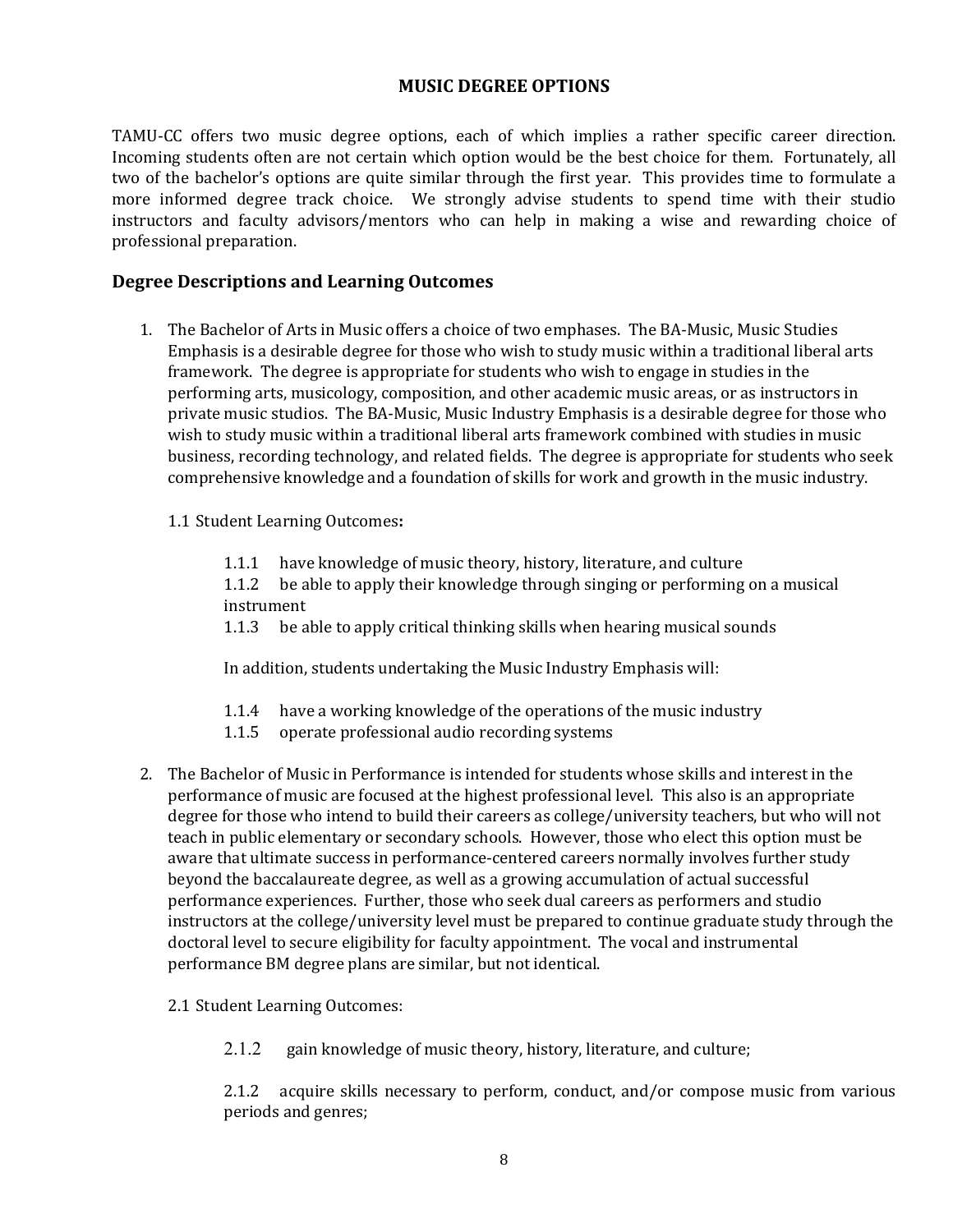- 2.1.3 acquire knowledge of performance literature appropriate to their medium.
- 3 The Bachelor of Music with Teacher Certification (BMTC) is the appropriate professional degree for students who seek careers in elementary and/or secondary music education. Degree tracks in vocal/general or instrumental music are offered. Successful completion of this degree and a passing score on the Texas teacher licensing examination lead to Texas all-level certification in music.

The BMTC curriculum has been designed to insure reasonable competence in all areas of music and music pedagogy. Consequently, it is both rigorous and time consuming. Although the program can be completed in nine regular semesters, it requires very heavy course loads to do so. Students whose personal learning styles do not respond well to such pressure, or those who must continue partial employment should consider attending several summer semesters and/or extending their personal programs of study to 10 semesters. As with the Bachelor of Music in Performance degrees, the vocal and instrumental BMTC degrees have great similarity.

A note on the name of this degree: Several years ago, the Texas Legislature enacted broad educational reform legislation. One result of this was a ban on the use of the term "education" in the title of a college/university course or undergraduate degree program. Hence Texans now enjoy kinesiology rather than physical education, among other things. The regular title for TAMU-CC's BMTC outside the state of Texas would be the BME, the Bachelor of Music Education, a degree separate from both the BM and BA.

- 3.1 Student Learning Outcomes
- 3.1.1 Students who earn the Bachelor of Music with Teacher Certification will:
- 3.1.2 be able to assess and critique music student performances;
- 3.1.3 have knowledge of music theory, history, literature and culture;
- 3.1.4 be able to structure and apply appropriate music pedagogy to form effective instruction in classrooms or ensembles
- 4 Current degree plans for all options are available separately online.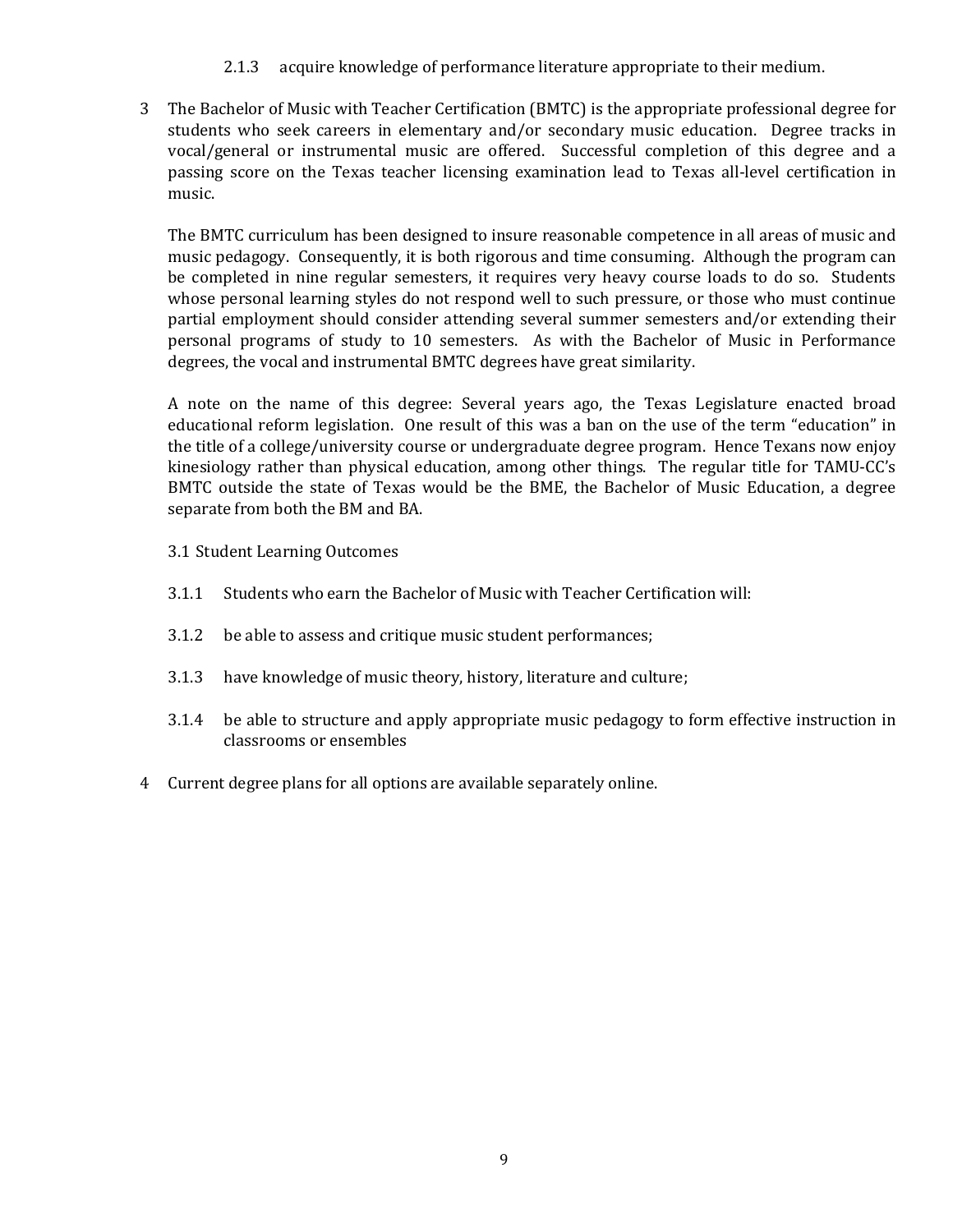# **ADMISSION TO MUSIC DEGREE PROGRAMS**

All students must perform an audition prior to acceptance into any music program leading to a bachelor's degree or for the general music minor (not the music industry minor). Degree-seeking music majors are expected to perform at increasingly higher levels of technical and artistic performance throughout the course of undergraduate study. Assessment of growth in performance is accomplished at the final examination for each semester of Principal Studio enrollment. This consists of a performance before a jury committee composed of music faculty members. Jury committees are charged with two tasks: first, they recommend an advisory jury grade to each student's studio teacher, and second, they determine if students will pass to the next course in the studio sequence. In order to avoid a situation in which a student attempts the pursuit of a music degree for which there is little or no practical hope of success, the following procedures governing admission to TAMU-CC music degree programs are closely followed. All music majors, regardless of the degree they are seeking, share a common first-year music course enrollment, consisting of the following courses:

MUSI 1311 - Musicianship I MUSI 1312 - Musicianship II MUSI 1116 - Aural Training I MUSI 1117 - Aural Training II MUSI 1181 – Class Piano I (or secondary lesson if piano major) MUSI 1182 - Class Piano II (or secondary lesson if piano major) MUAP 11xx - First Year Principal Studio I MUAP 11xx - First Year Principal Studio II MUEN 11xx - Appropriate Major Ensemble (two semesters)

- 1. The jury examination for First year Principal Applied Studio II serves as an application audition for the Bachelor of Music or Bachelor of Music with Teacher Certification degrees, if desired. Jury committees will approve applications based upon the jury performance and recommendations of the student's principal studio instructor.
- 2. Because the Bachelor of Arts in Music program is more broadly focused and not as dependent upon performance, students who are not accepted into the Bachelor of Music or Bachelor of Music with Teacher Certification programs may continue with the BA.
- 3. Transfer students who have completed two or more semesters of principal studio at another institution should audition for admission to the BM or BMTC degrees at the auditions scheduled prior to admission or at auditions held during the first week of classes each semester for that purpose. If this audition is not accomplished, the student will remain on the BA degree plan until a successful jury is performed.
- 4. Music courses accepted for transfer may not be older than 5 years. Exceptions to this policy may be made based upon the results of placement exams in the given area(s) and with permission of the department chair.
- 5. A student who successfully auditions for the music program, but withdraws for more than one semester for any reason, may be asked to re-audition upon his/her return to the university.
- 6. Students may attempt to qualify for the Bachelor of Music or the Bachelor of Music with Teacher Certification program only twice.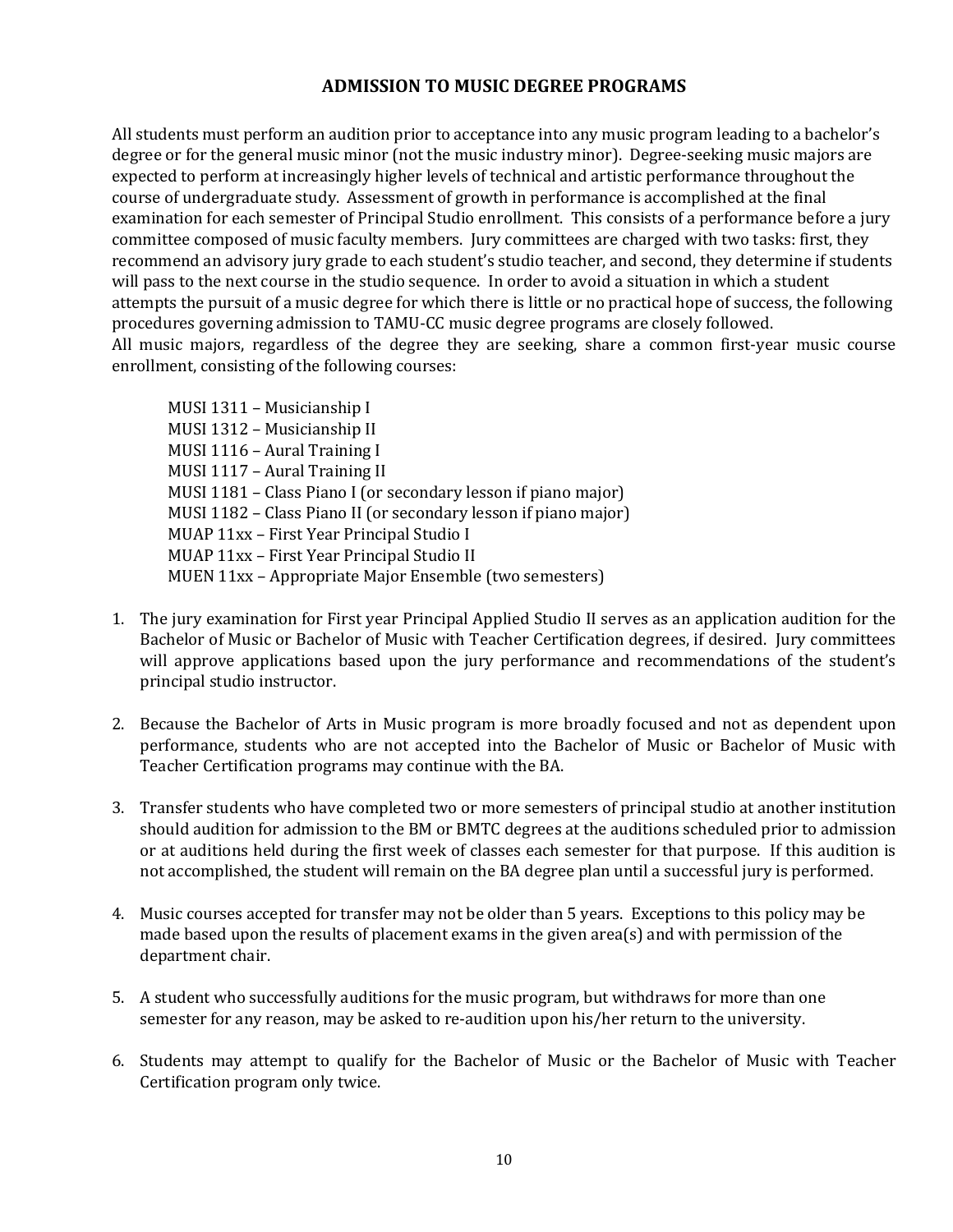# **Changing Degree Tracks**

Students occasionally wish to change from one music degree plan to another. This can be accomplished, but students must be aware that the later in their program that such a change is made, the more complex and costly it will be. Key factors to be considered:

- 1. Change to the BM in Performance: At the end of the first year of study, performance majors move to a level of applied studio work that has significantly higher performance expectations. Therefore, a change from the BA or the BMTC to the performance degree later than the close of the first year of study requires a separate audition for studio placement. This audition will ordinarily be accomplished at the end-of-semester jury examinations. Once the third year of study has begun, students attempting this change must expect to be placed no higher than the first semester junior studio level in the *performance degree.*
- 2. Change to the BMTC: Students may change from the BM in performance to the BMTC simply by filing an official Change-Of-Major form and having a new degree plan created. Subsequent studio enrollment will be at the BMTC level.
- 3. Changing from the BA to the BMTC: This change will require an audition, as described above. Students must realize, however, that the BMTC begins to acquire significant mandatory sequences of courses beginning in the third year. Depending upon a student's individual situation, this change could be much less practical than it first appears. There may also be Principal Applied Studio level implications, as described above for those changing from the BMTC to the BM.

# **Double Majors and Second Bachelor's Degrees Involving Music**

Music students often speak of a "double major" when they are thinking of combining the BM in Performance and one of the other music degree tracks. As a rule, students are *not* allowed to double major on the BM or BA degrees. More information and University regulations can be found in the undergraduate catalog in the chapter devoted to *Undergraduate Programs.* 

Within the University rules and policies, the Music Faculty offer this advice:

- 1. Doubling the BA in Music with an undergraduate major in any other discipline presents few problems. This situation is covered completely by University policy as given in the University Catalog.
- 2. Doubling the BA in Music with either the BM in Performance or the BMTC, however, is redundant. No rational advantage can accrue, and this is most strongly discouraged, even if nominally countenanced by University policy.
- 3. The University officially regards the Performance and Teacher Certification degrees in music as separate tracks or concentrations of the *same degree*, the Bachelor of Music. Therefore, you cannot receive the same degree twice. However, in the broader world, the BMTC is a separate undergraduate professional degree—the Bachelor of Music Education, or BME. The National Association of Schools of Music accredits the TAMU-CC BM in Performance and the BMTC as separate degrees. This clouds the issue. Therefore, the following is the procedure for completing the coursework for both degrees, though only one will be acknowledged on the transcript:
	- 3.1. Select the BMTC option, and complete all of its specified requirements.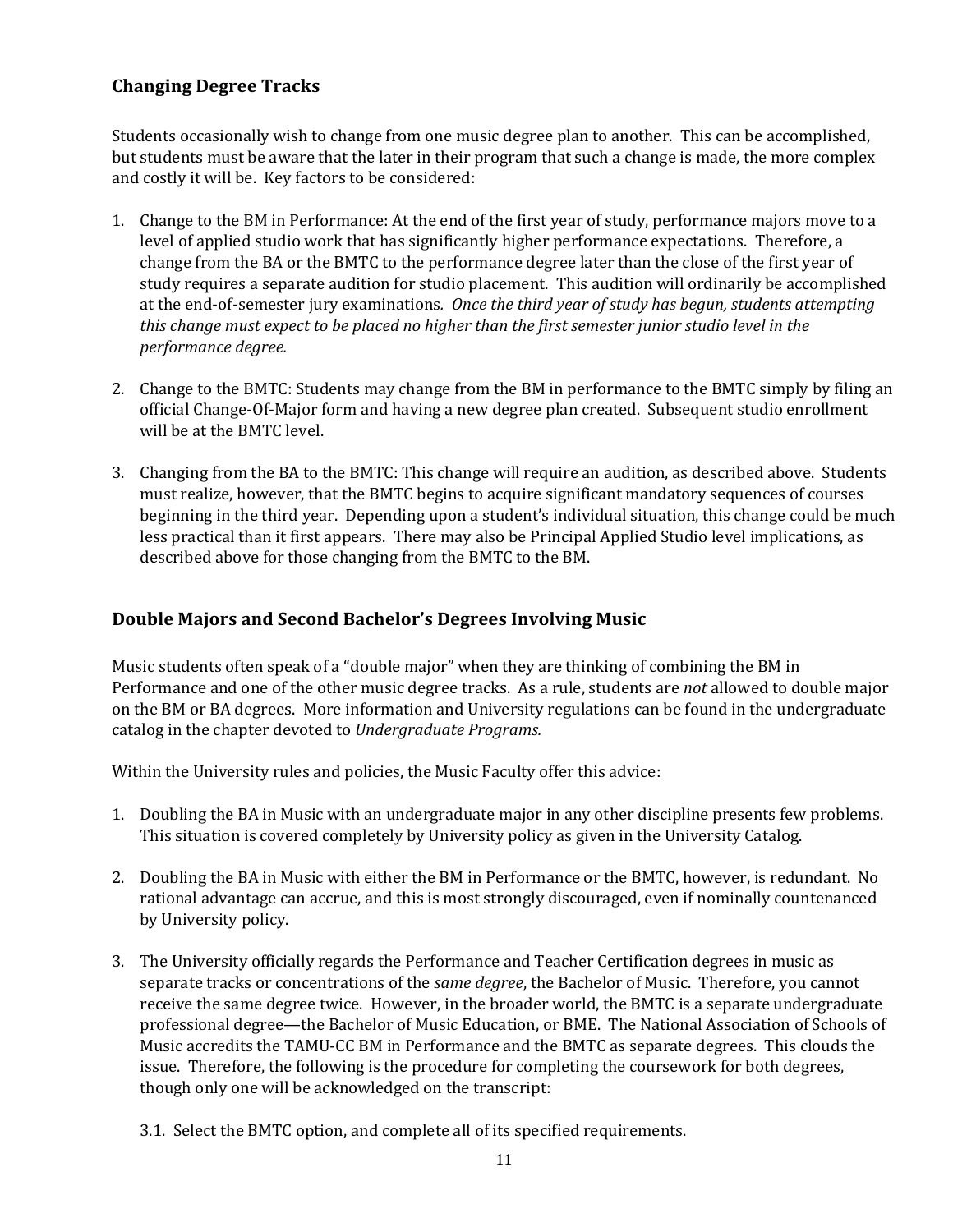- 3.2. Arrange with your instructor to transition to performance level applied studios at the end of the first year of study, and complete all levels required by the BM.
- 3.3. Complete MUSI 4340-Studies in Repertoire and MUSI 4360-Studies in Pedagogy.
- 3.4. Prepare and present both a Junior and Senior recital.
- 3.5. Plan for sufficient time to allow the learning and maturation required by both tracks. Although we are not able to officially acknowledge it on your transcript, you will be completing two demanding professional degrees simultaneously.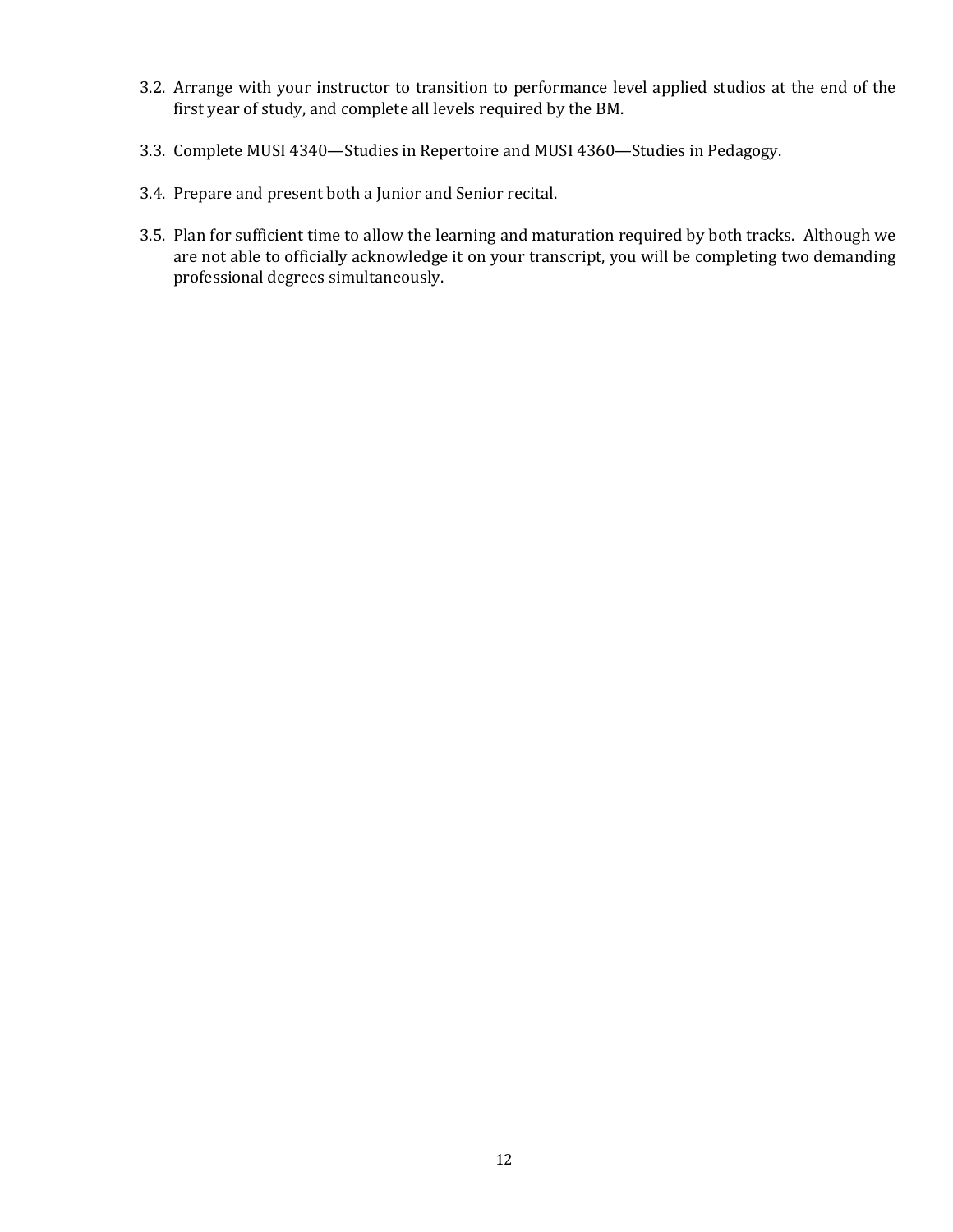# **STUDENT ASSESSMENT PROGRAMS**

The Department of Music maintains assessment programs that go far beyond the regular classroom routine of quizzes and examinations. The general purposes of these assessments are to help students maintain awareness of their overall professional, academic, and artistic growth on an ongoing basis, and to assist the music faculty in monitoring and maintaining the overall effectiveness of the Department's programs. There are three such assessment programs that students should keep in mind during their baccalaureate careers at TAMUCC:

# **Jury Examinations**

Juries are the final examinations for all Principal Applied Studio courses. All students enrolled in those courses must undergo a jury every semester. Secondary Studio courses ordinarily do not require a jury examination. Juries are usually held during the final week of classes each semester. Jury schedules are usually posted about two weeks in advance.

- 1. Purposes of the Jury Examination
	- 1.1. To provide studio faculty with an advisory performance grade for each of their Principal-level students. Individual faculty members are responsible to assign grades for each of their students, but they do employ jury results information in a variety of ways in calculating their final course grades.
	- 1.2. To assign the achievement level for subsequent Principal Applied Studio enrollment, and for students transferring from one degree plan to another. Appropriate faculty juries are responsible for all Principal Applied Studio level assignments.
	- 1.3. To allow all studio faculty members to be aware of the overall level of development within their performance area.
	- 1.4. To provide each student with an opportunity to demonstrate the growth they have attained as a performer, their knowledge of musical style and nuance, pedagogical principles, and the like.
	- 1.5. To administer the performance portion of the Basic Musical Skills Assessment.
- 2. Jury Committees are created for each performance area (e.g. brass, woodwinds, etc.), and are appointed by the Chair of the Department or by a designated faculty member. Adjunct studio faculty members serve as members of jury committees as a condition of their employment. Each jury committee typically includes three faculty members fully conversant with the performance practice, literature, and techniques of each performance medium, including each student's individual studio teacher in each case.
- 3. Rules governing Jury Examinations
	- 3.1. Except in cases of genuine personal emergency, failure to appear for the jury examination shall not constitute a sufficient reason to warrant awarding a grade of Incomplete (I).
	- 3.2. Unexcused failure to appear for the jury examination will most likely result in a grade of "F" for the course, although this decision is reserved to each faculty member.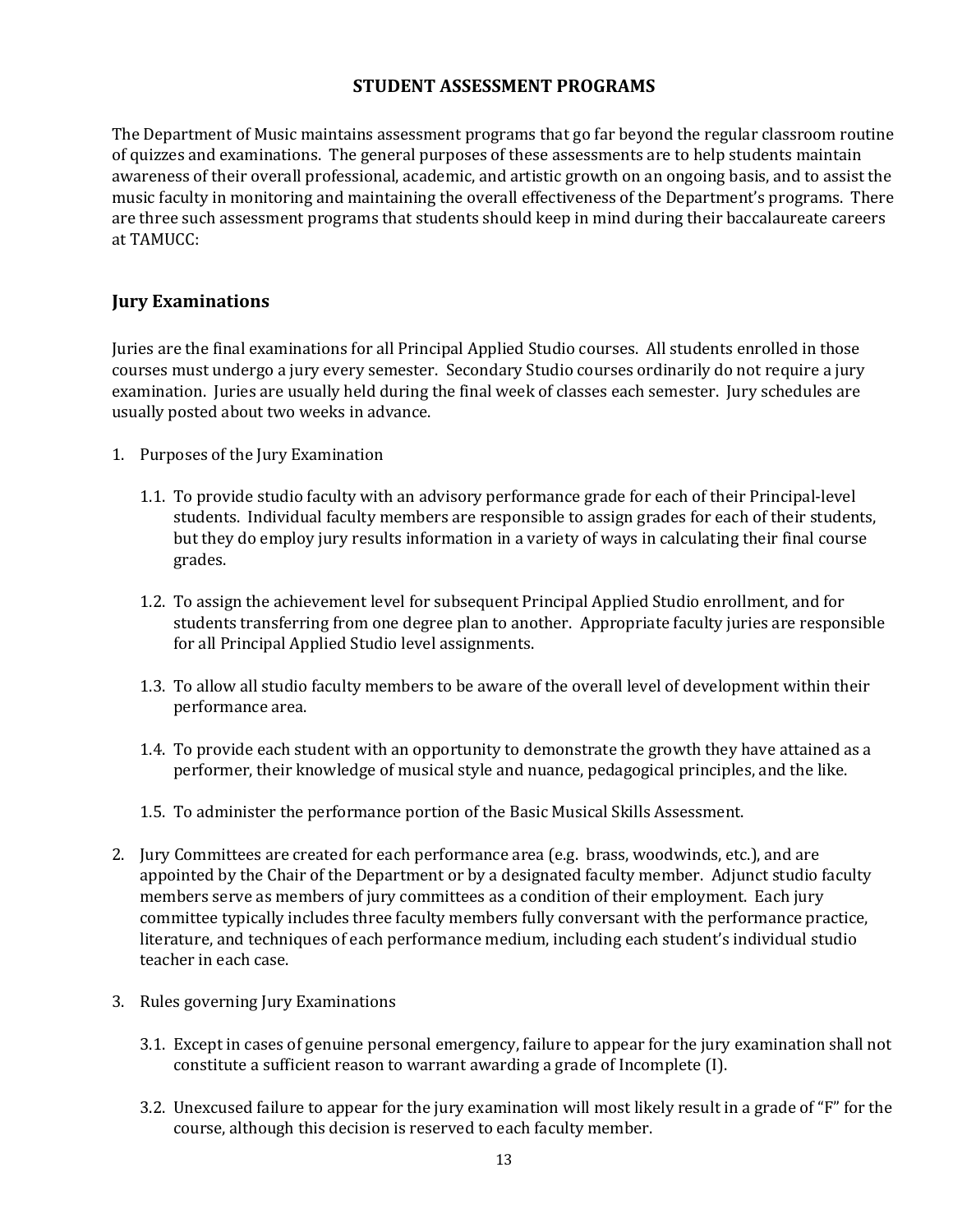- 3.3. All literature performed at jury examinations that includes accompanying or assisting parts shall be performed with accompaniment.
- 3.4. The *successful* presentation of a required Junior or Senior Recital for a committee normally is substituted for the jury examination in that semester. However, the studio instructor may also require the jury examination in unusual circumstances.
- 3.5. A student must have completed all Studio Class and Recital Class obligations before undergoing the jury examination. Students also must have attended a minimum of 12 weekly lessons in order to stand for the jury.
- 3.6. Each performance area maintains specific requirements concerning the amount of literature that must be prepared for the jury examination by students at different achievement levels.
- 3.7. Each performance area maintains specific requirements concerning memorization of literature for jury performances.
- 3.8. Most students will be required to perform specific major and minor scales as part of the jury examination.
- 3.9. Jury committees may include some oral examination components covering aspects of pedagogy and performance techniques as a part of the jury examination. Faculty members, however, are required to give students prior notice if this component will be included.
- 3.10. In order to progress to the next level of applied principal lessons, a student must earn at least an "A" or "B" in his/her lessons and also be recommended to advance by the jury committee. A student who does not advance to the next level of lessons, as recommended by the jury committee, can earn no higher than a "C" in applied music. Students who do not advance in lessons due to their ineligibility to take the BMSA due to other factors (i.e. theory sequence issues) are not held to this grading policy.
- 3.11. Each jury committee will establish its own specific procedures.

# **Basic Music Skills Assessment (BMSA)**

- 1. All music majors must successfully complete the BMSA prior to beginning upper-division level music course work (i.e., MUAP and MUSI courses with 3000 and 4000 course numbers), with the exception of techniques courses. Students typically undergo BMSA appraisal during the semester in which they are enrolled in the fourth level of Principal Applied Studio. The normal expectation is that a student will be nearing completion of the Musicianship, Aural Training, and Class Piano sequences during that semester. Students who are not within one semester of completing the Musicianship, Aural Training, and Class Piano sequence may choose to defer their BMSA until the other courses are caught up; however, such students will remain in the fourth semester applied lesson level until they pass the BMSA. Students in their fourth semester Musicianship, Aural Training, and Class Piano courses and fourth semester of applied lessons must take the BMSA exam.
- 2. The musical skills reviewed by the BMSA are not the domain of any one course, but are acquired and developed across the music curriculum. The required levels of performance reflect the collective expectations of the music faculty for students who have completed four semesters of music study.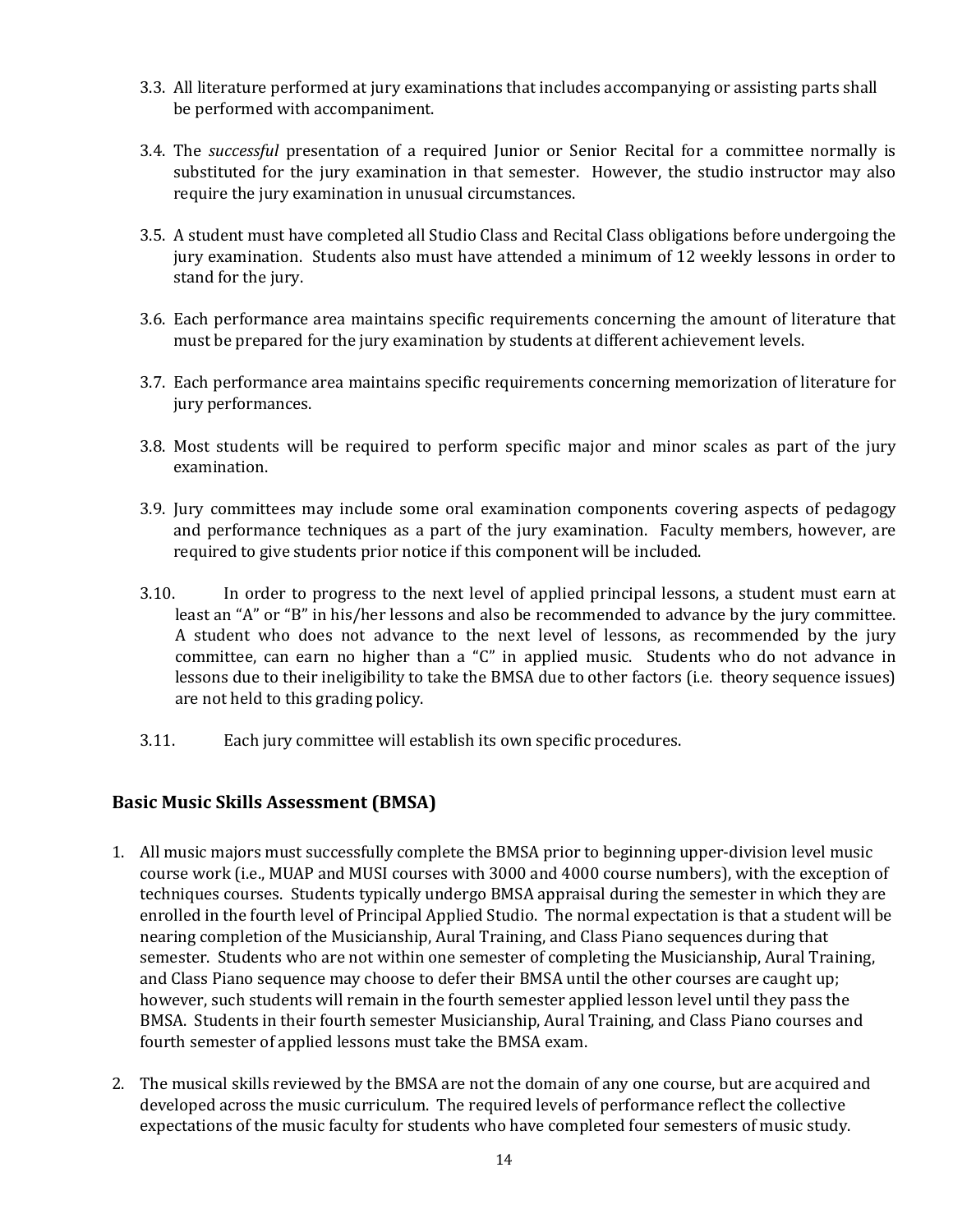- 3. Students seeking the BM in Performance or the BMTC who fail the BMSA twice will not be allowed to continue in those degree tracks. Such students may continue in the BA in Music degree for one more semester but will not advance to 3000-level lessons until they pass the BMSA exam. The maximum number of BMSA attempts for any student is three.
- 4. BMSA results are made a part of each student's permanent record.
- 5. The BMSA includes the following five components:
	- 5.1. A written statement from the student articulating their reason for choosing to major in music and their professional goals, and an interview with a faculty jury panel based upon this statement.
	- 5.2. Performance proficiency as judged by a jury panel consisting of at least three members of the music faculty.
	- 5.3. Aural identification of meter.
	- 5.4. Sight-singing skills, including both melodic and rhythmic material.
	- 5.5. Keyboard proficiency.
- 6. Each student is expected to understand the requirements and procedures for each part of the BMSA before the review begins. Any questions or clarifications should be addressed to the student's principal studio instructor well in advance of the review as there will be no time for questions of procedure during the review.
- 7. BMSA reviews normally take place at the end of the semester. Committee members will include the department chair, the student's applied instructor, and at least one other full-time music faculty member who normally sits on the jury panels for the student's performance area. This BMSA review will serve as the end-of-semester jury. The BMSA review schedule will be posted along with jury schedules late in the semester. Any student who believes the posted list is in error must notify the Chair of the Department of Music as soon as the error is discovered.
- 8. **The complete BMSA policy is given on pages 23-26.**

# **Texas Examination of Educator Standards (TExES)**

The Texas Examination of Educator Standards (TExES) is the official licensure examination that individuals must pass to receive teacher certification in Texas. TExES is the responsibility of the State Board of Educator Certification (SBEC), and is locally managed through the College of Education by the State Testing Coordinator. The TAMU-CC TExES website is http://texes.tamucc.edu. To request official approval to take the TExES, use the web address http://tar.tamucc.edu.

To receive approval to take the TExES, a music education student at TAMU-CC must have completed the following course work, all with grades of " $C$ " or better:

MUSI 3252-Foundations of Music Programs MUSI 3253-Basic Conducting MUSI 3354-Advanced Conducting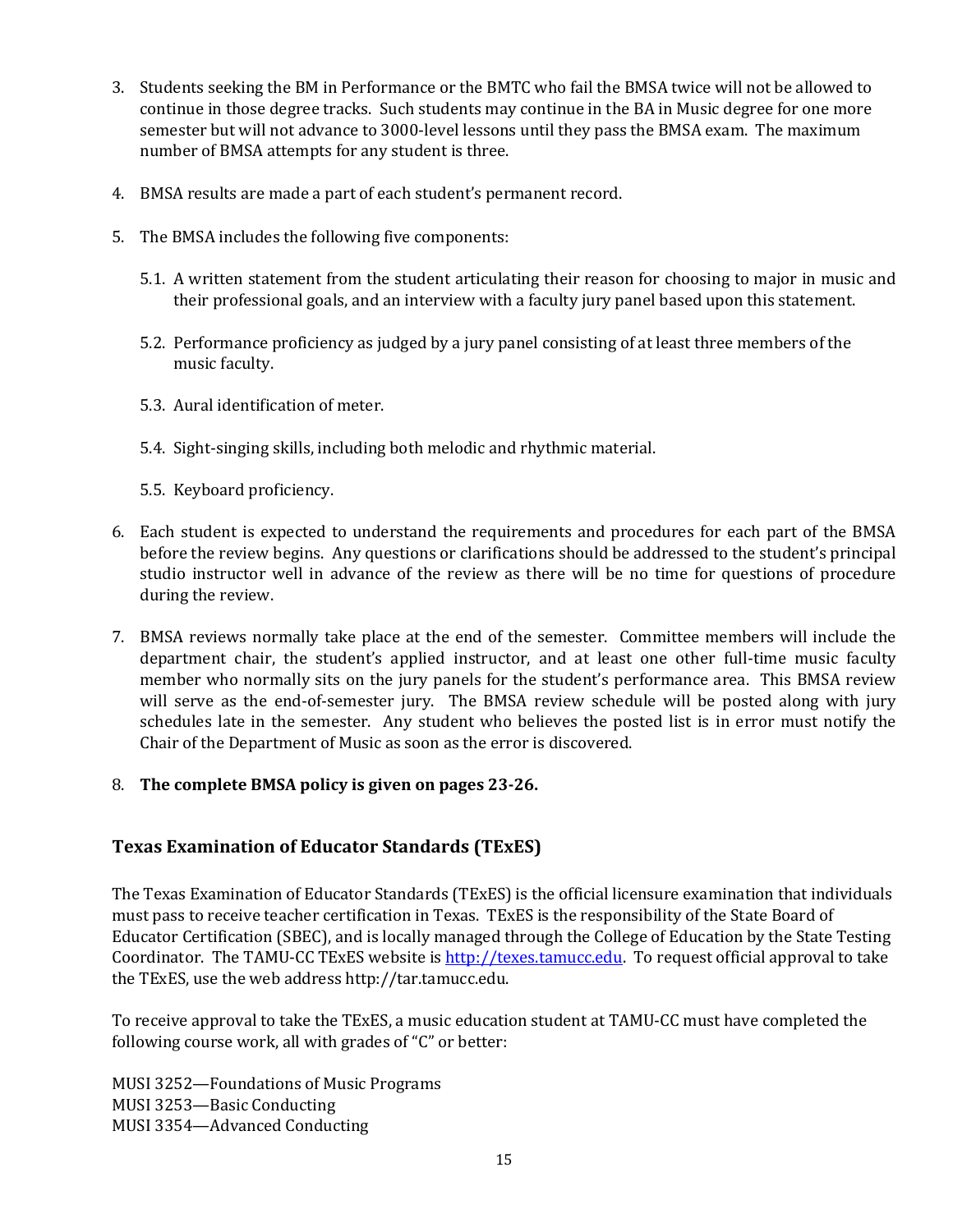MUSI 4334-History of Western Music I MUSI 4335-History of Western Music II MUSI 4355-Music for Young Children MUSI 4357-Choral Literature and Techniques OR MUSI 4358-Instrumental Literature and Techniques

This list of courses that must be completed prior to seeking approval implies quite strongly that music education students should ordinarily plan to take the TExES during the student teaching semester or immediately prior to it.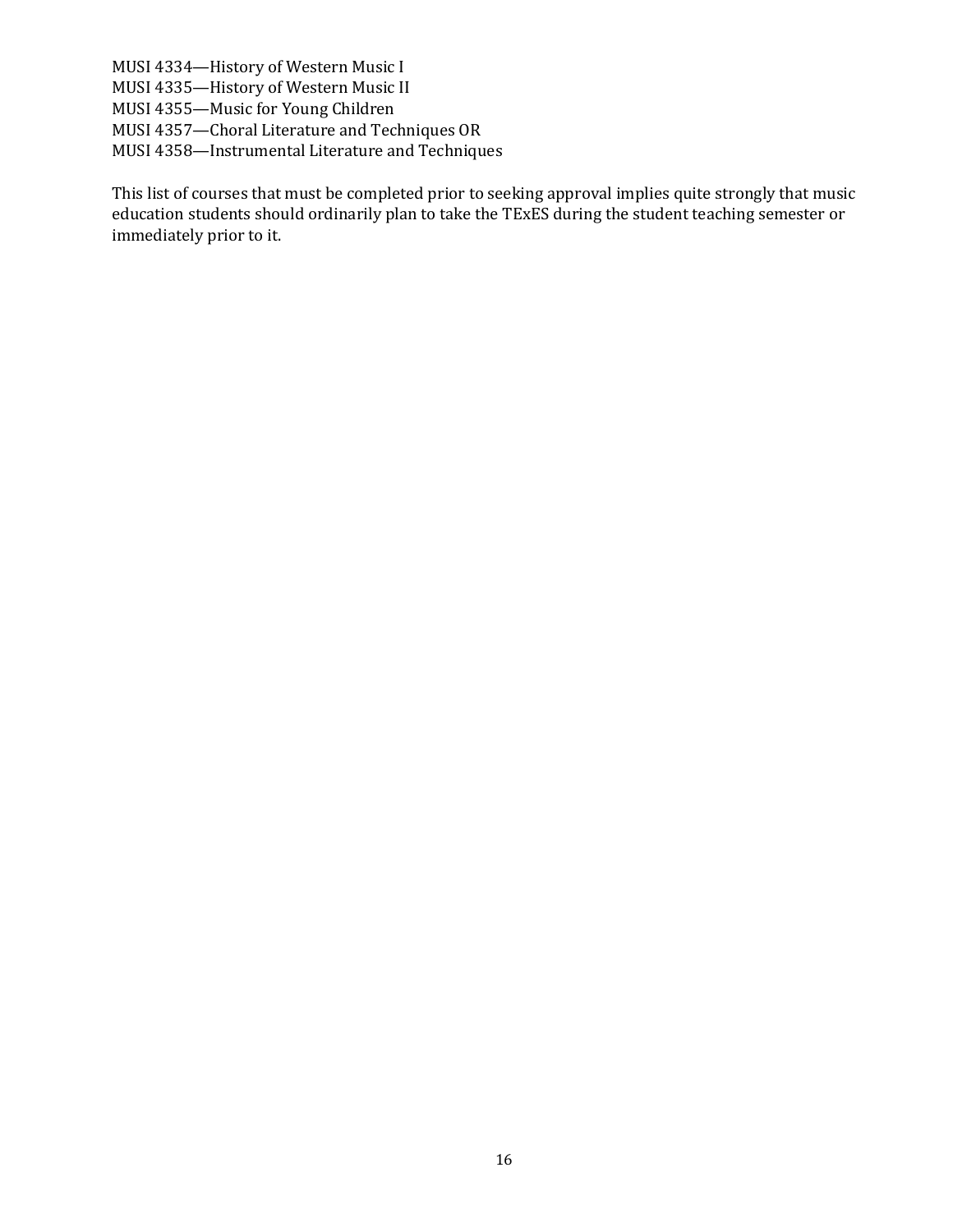# **APPLIED MUSIC POLICIES**

Applied Music is the standard term that refers to private lessons in music performance at colleges and universities. At A&M-CC, we tend to use the term "studio" somewhat loosely to refer to this arena of study. We offer both Secondary Studio courses and Principal Studio courses. Within each of these are several achievement levels.

- 1. Secondary Studios are intended primarily for music majors who seek private studio instruction outside their area of studio concentration. Secondary Studio students receive 7 hours (30 minutes per week) of private instruction each semester. Successful completion provides one semester hour of credit. As a general rule, Secondary Studios do not require Jury Examinations or other public performance obligations. Secondary Studio courses are available to students who are not music majors, but only in limited circumstances, and with the permission of the Chair of the Department of Music. Students must see the Department Chair for further information and registration permits.
- 2. Principal Studios are intended for students enrolled as music majors in the BA, BM or the BMTC. Principal Studio students receive 14 hours (60 minutes per week) of private instruction each semester. Principal Studios require Jury Examinations and appearances on one or more Recital Classes each semester. Some Principal Studios are available to students who are not music majors, but only in very limited circumstances, and with the permission of the Chair of the Department of Music. Students must see the Department Chair for further information and registration permits.
- 3. Both Principal and Secondary Applied Studios include eight separate achievement levels. A voice performance major, for example, will be expected to complete MUAP 1183, 1184, 2383, 2384, 3383, 3384, 4383, and 4384 to complete the degree. Principal Studio Achievement Levels are assigned by Jury Examination. Secondary Studio Achievement Levels are typically assigned by the instructor.
- 4. Performance majors must successfully complete a sequence of eight Principal Studio courses in a single performance medium.
- 5. BMTC and BA music majors must successfully complete a sequence of six Principal Studio courses in a single performance medium.
- 6. Performance Majors begin taking performance level studios at the start of the second year. The duration of the private lesson each week remains the same, but the courses result in three semester hours of credit. This reflects the higher expectations placed upon the studio work of performance majors.
- 7. BMTC and BA students continue to receive one semester hour of credit each semester until the junior year, at which point they will receive two hours of credit per semester.
- 8. Students enrolled in Principal Studios are also required to participate at least one hour each week in Studio Classes and Recital Classes.
	- 8.1. Studio Classes are relatively informal seminars organized by each studio instructor. Studio Classes are designed to deal with performance issues that are of interest to all students in the studio. Each studio instructor describes their studio classes more thoroughly in their course syllabi.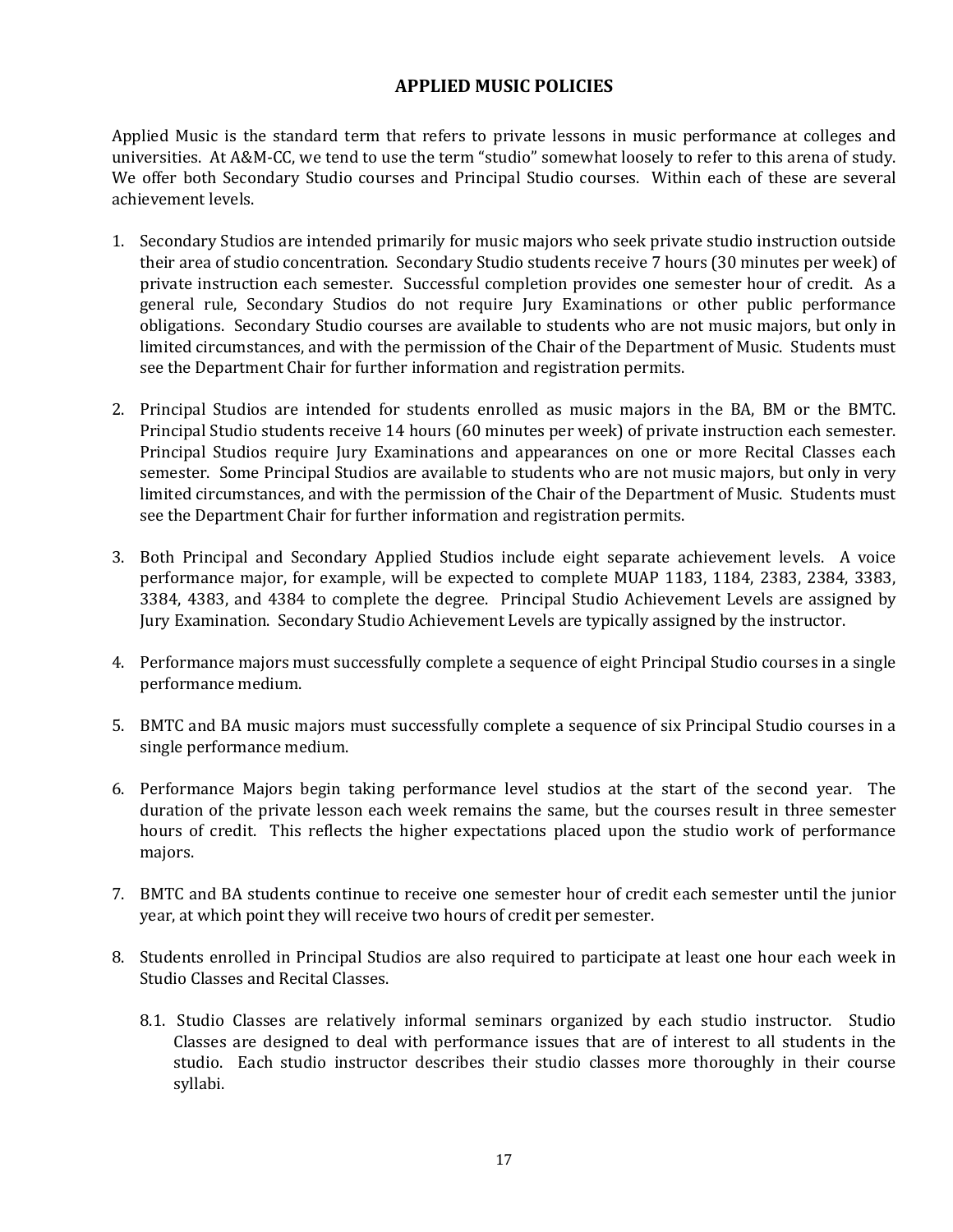- 8.2. Recital Classes are more formal recitals that feature finished performance by a variety of student performers. Recital Classes are scheduled from 2:00-2:50 on Wednesday afternoons. All students enrolled in principal applied music are expected to attend all Recital Classes.
- 9. Full-time music majors enrolled in Principal Studios are required to register for a major ensemble appropriate to their performance medium. Students who do not register for an appropriate major ensemble will be dropped from lessons. Exceptions may only be made with permission of the Department Chair, Ensemble Director, and Studio Instructor.
- 10. Lesson Attendance. Missing applied music lessons is a very serious issue in any school of music. Individual instructors have the latitude to establish and enforce any studio attendance policy they choose, as long as it embraces the following two concepts.
	- 10.1. Students who miss lessons should notify their studio instructor as soon as possible. Studio instructors may or may not make up lessons missed by students. They may make these decisions on a case by case basis. Lessons missed by instructors are to be made up at mutually convenient times.
	- 10.2. Students must attend at least 12 lessons in a semester in order to qualify to stand for jury exams that semester.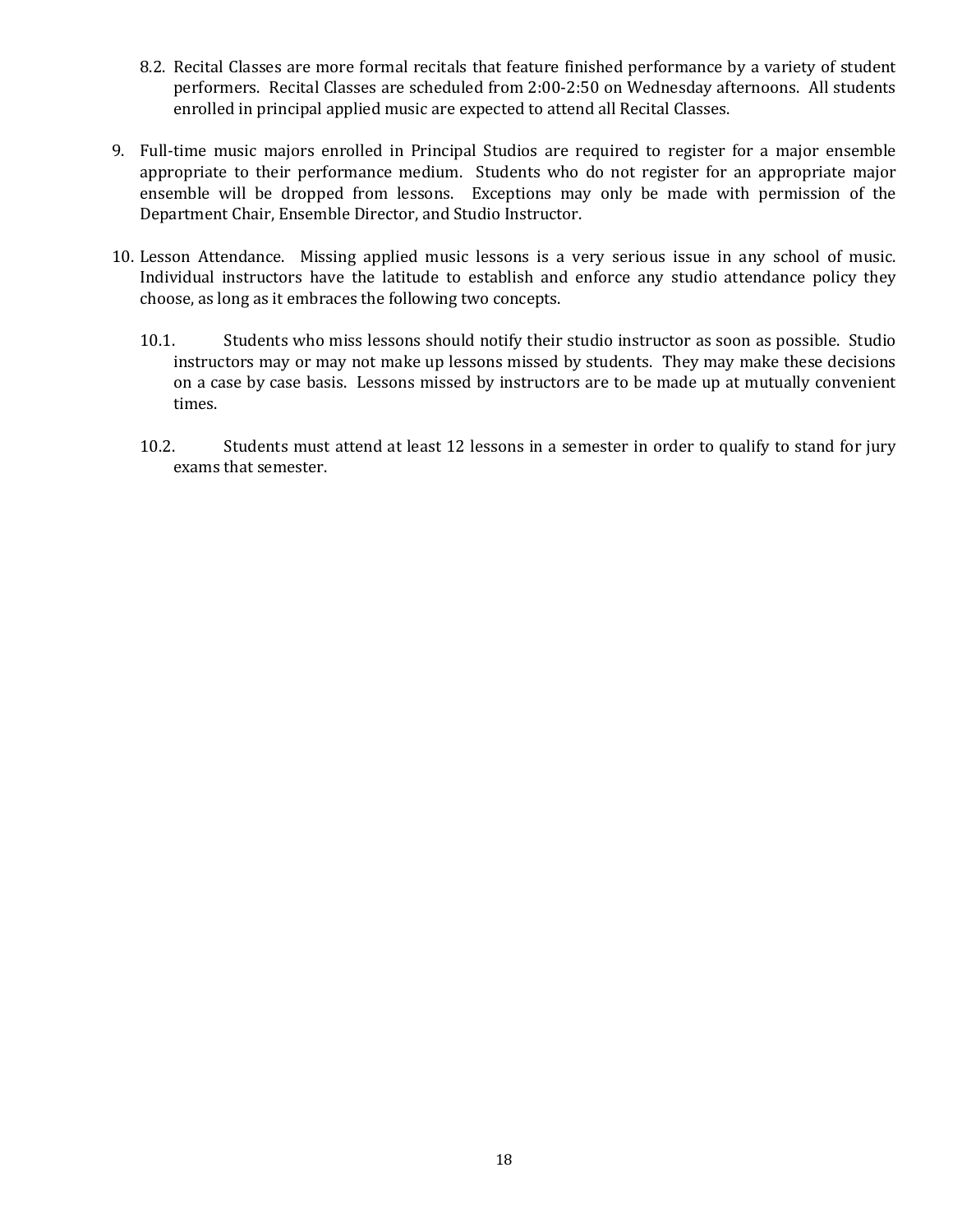# **RECITAL POLICIES**

# **Required Degree Recitals**

Required Junior and Senior Recitals are capstone events for the BM and BMTC degrees and are designed to provide students with opportunities to demonstrate their cumulative musical and technical knowledge and skills. As such, there are specific policies and procedures that govern these activities.

- 1. The performance degree requires the successful public presentation of a 45-minute Junior Recital and a 60-minute Senior Recital.
- 2. The BMTC degree requires the successful presentation of a public, 30-minute Senior Recital.
- 3. Students must be enrolled in the proper zero-credit course during the semester of the recital (MUSI) 3085—Junior Recital, or MUSI 4085—Senior Recital). Students must also be enrolled in the appropriate Principal Studio course at the time of the recital.
- 4. All required degree recitals are evaluated by faculty recital committees formed for that purpose. Typically, the student's Principal Studio instructor serves as chair of the recital committee, with at least two other music faculty members selected by the student with the advice of the Studio instructor.
- 5. Required degree recitals are monitored by the Chair of the Department of Music, who serves as the official instructor of record for MUSI 3085 and MUSI 4085. The Chair will distribute a document early in each academic year that describes the step-by-step procedures involved with presenting a major recital. Students intending to present recitals during that year must obtain this document and follow the guidelines that it presents. Failure to follow these requirements and procedures will result in cancellation of the recital.
- 6. Required degree recitals are not necessarily linked with specific studio achievement levels as designated by Principal Studio Course numbers.
- 7. Students presenting degree recitals must undergo a Pre-Recital Hearing with their evaluation committee at least two weeks prior to the recital. The Pre-Recital Hearing will result in one of four outcomes:
	- 7.1. The recital may proceed as planned.
	- 7.2. The committee may direct that the recital be cancelled.
	- 7.3. The recital may proceed, but only with some specific changes required by the committee.
	- 7.4. The committee may require that the recital be postponed until later in the academic year, or perhaps to the following year.
- 8. Students must be aware that a successful Pre-Recital Hearing does not equate with acceptance of the recital. That determination is made only at the actual performance.
- 9. Although not specifically prohibited by policy, the Music Faculty strongly recommends that students not schedule degree recitals during the student teaching semester.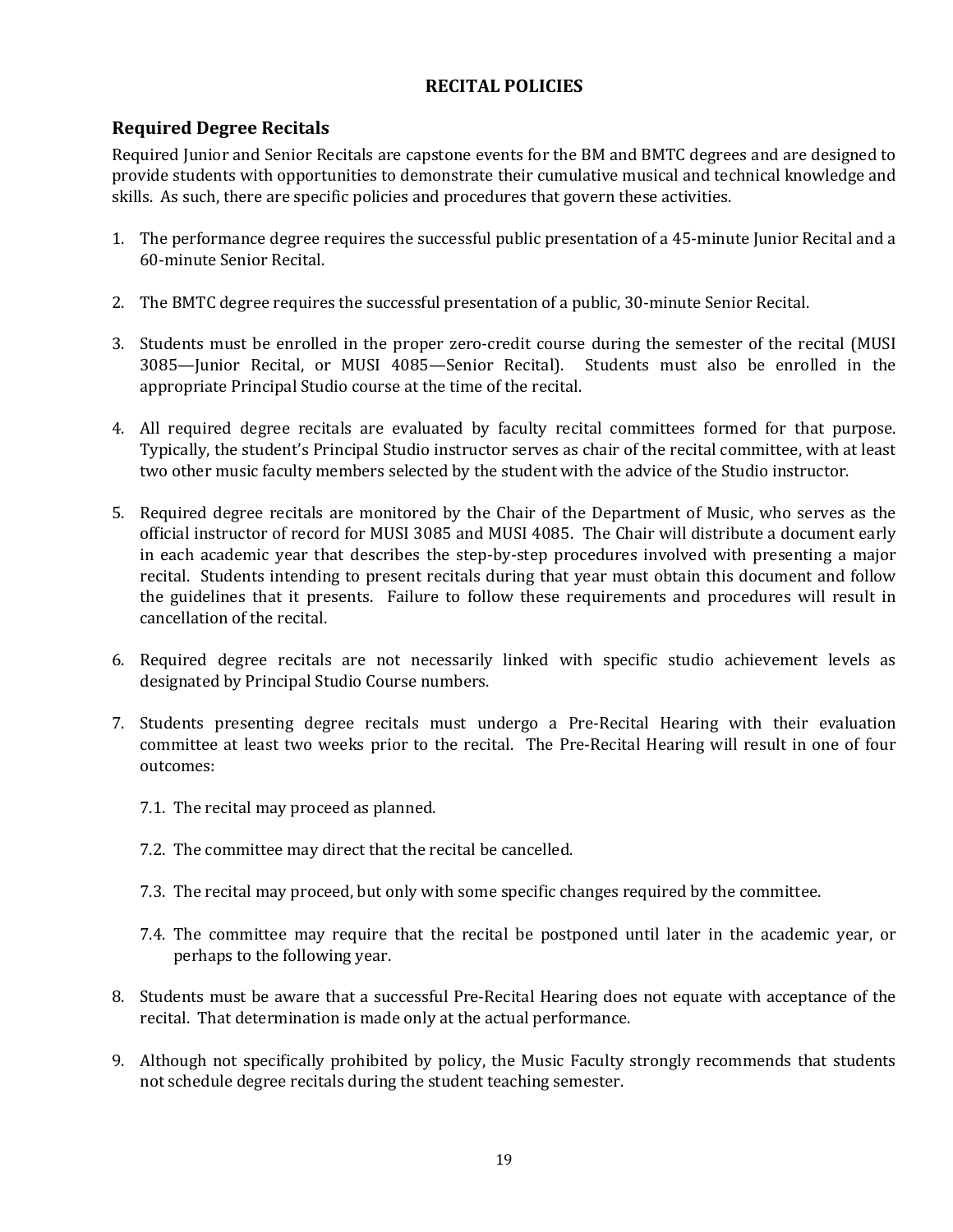- 10. Degree recitals may not be scheduled during the summer semesters, except in the most extraordinary circumstances, and only with the express permission of the Department Chair.
- 11. Required degree recitals are monitored by the Chair of the Department of Music, who will publish specific requirements and procedures early in the fall of each academic year. Failure to follow these requirements and procedures will result in cancellation of the recital.
- 12. The University provides printed programs for student performances. Students, however, are responsible for providing complete and accurate program copy electronically two weeks before the recital. A program style guide is included in the handbook.
- 13. Degree recitals are normally performed in the Performing Arts Center. Scheduling of recitals, however, is done through the Chair of the Department of Music.

# **Optional Recitals**

- 1. Students often wish to present a recital that is not required for their degree. These optional recitals do not require a faculty evaluation committee or a Pre-Recital Hearing, but instead should be coordinated with the studio instructor. Students who present optional recitals without a faculty committee shall still perform a jury during that semester.
- 2. Because of time and space constraints, optional recitals will only rarely be scheduled in the PAC.
- 3. The University will supply printed programs for optional recitals. Students should follow the same guidelines for programs that are in place for required degree recitals (see above).
- 4. Generally, similar accompanist fees and policies will prevail for optional recitals. There are many foreseeable situations in which this will not be the case. Students should seek guidance from their studio instructors in this matter.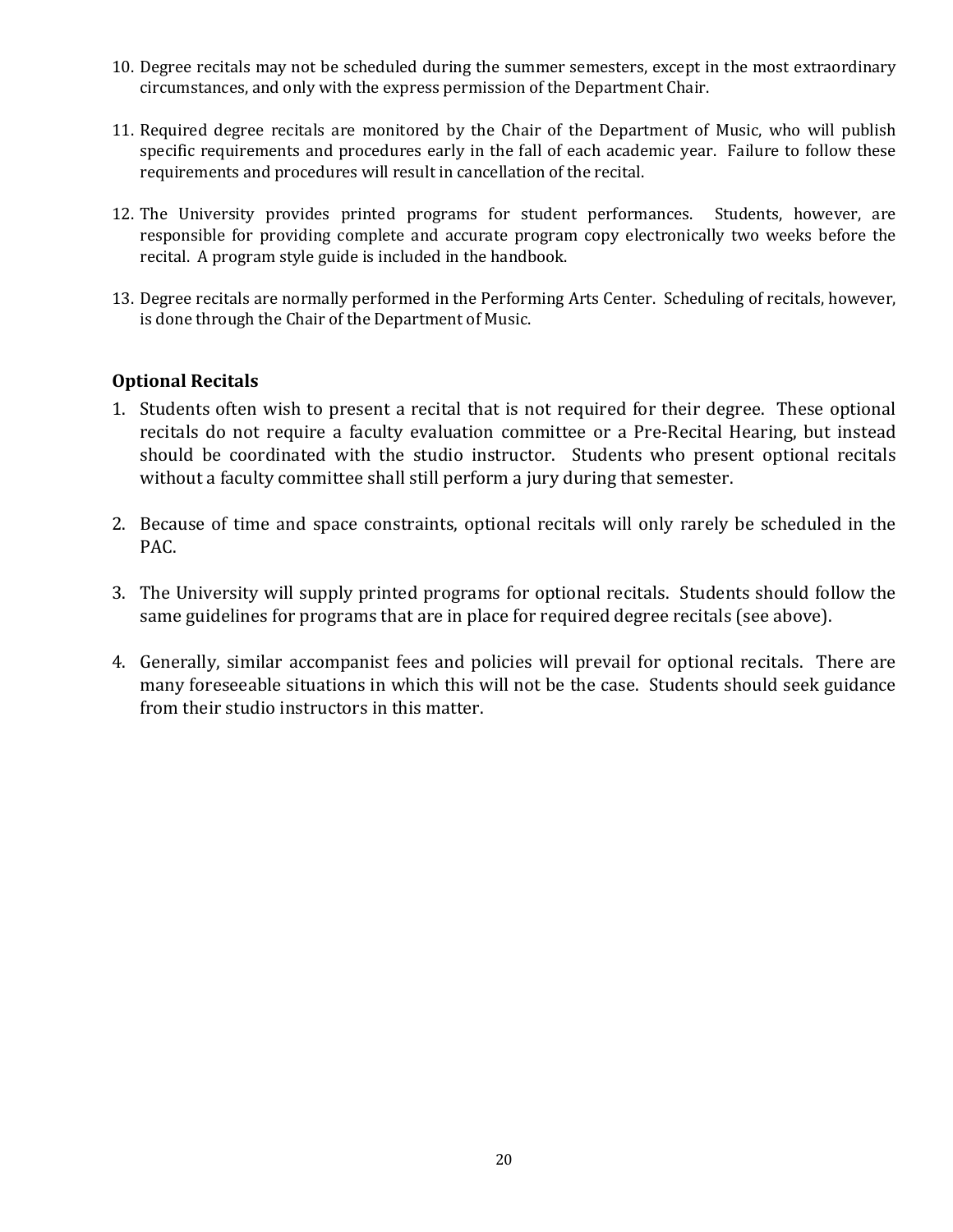# **SENIOR CAPSTONE PROJECT**

Students completing the Bachelor of Arts in Music, Music Studies Emphasis will complete the Senior Capstone course instead of presenting a senior recital. The Senior Capstone is intended to provide an opportunity for students to demonstrate their musical scholarship through scholarly analysis and writing within a field of their choosing. The Senior Capstone is intended to be completed during the final year of undergraduate study.

# **Procedures**

- 1. The projected scope of the capstone project requires that students confer with their mentors prior to the semester in which the project will be undertaken.
- 2. Project Proposal: The student is responsible for submitting a Capstone Proposal that is typed according to an appropriate style guide (MLA, APA, etc.). The proposal must be submitted to the three members of the committee by the end of the third week of the semester.
- 3. The project proposal must address each of the following:
- 3.1. A title page with the student's name, working title of the proposed project, student's degree track, and expected graduation date.
- 3.2. A one-paragraph minimum goal statement that clearly identifies the focus of the project and reasons why the student wishes to pursue this particular project.

3.3 A detailed list of all of the project activities that must be done in order to complete each objective. This should include the areas of literature, interviews, surveys, web-based activities, or performance objectives that comprise the project.

3.4 A clear, integrated research question or thesis statement that summarizes the project.

3.5 A bibliography of at least five valid sources, organized using the appropriate style manual.

- 4. Evaluation Committee: Final presentations will be evaluated by a three-member faculty committee chaired by the student's project mentor. The committee must also include the Chair of the Department of Music. Students may identify their choice of mentor and committee members, with approval of the Department Chair.
- 5. The Senior Capstone may include performance, as in a lecture recital, but musical performance may comprise no more than 40% of the capstone project.
- 6. Final documentation of the project must include the grade awarded by the student's committee, along with the signatures of all members of the committee. Final documentation will become part of the student's permanent file.
- 7. Complete guidelines will be provided in the Senior Capstone syllabus.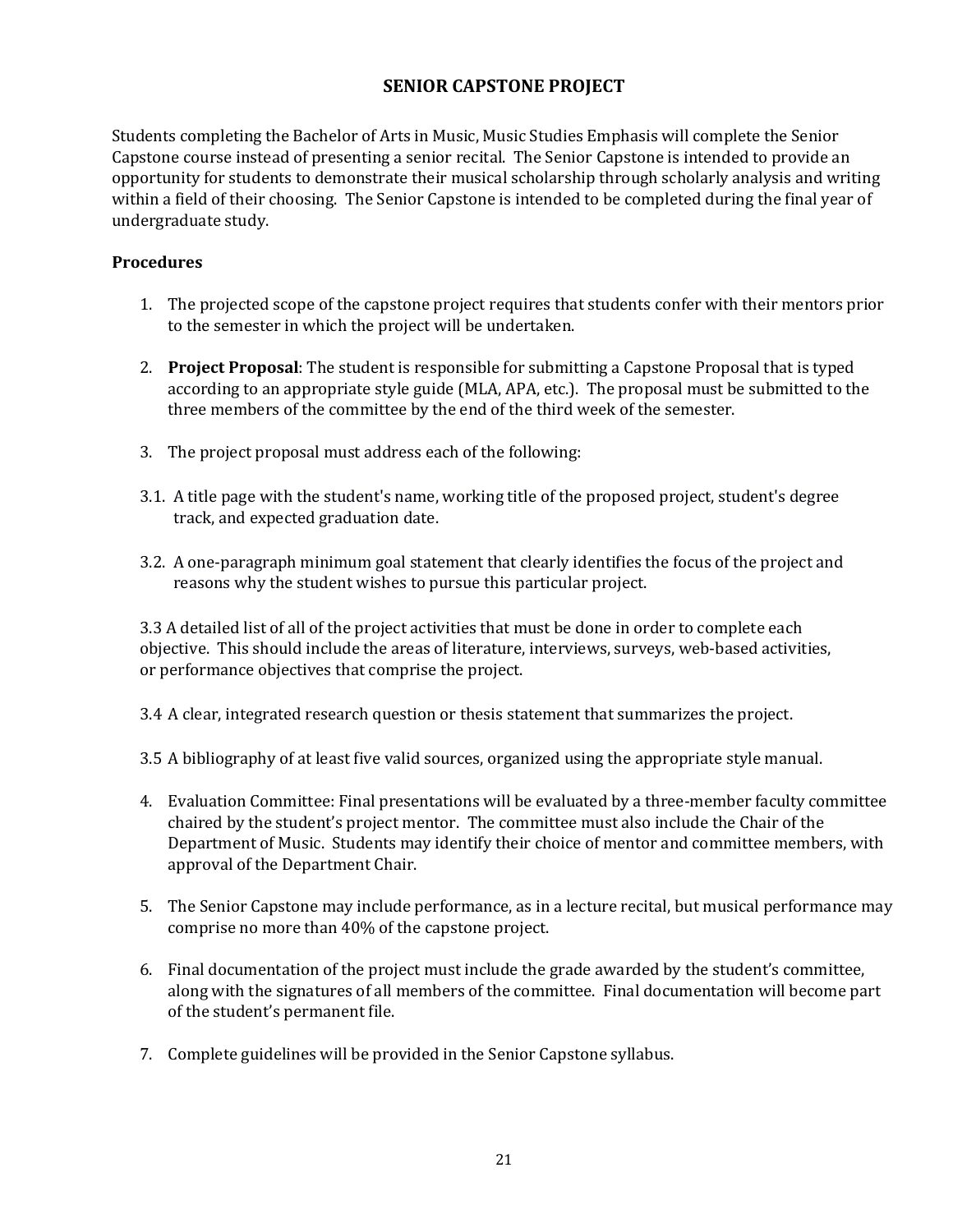# **ACCOMPANIST POLICIES**

- 1. Literature performed at degree recitals, recital classes, and at jury examinations that includes accompanying or assisting parts must be performed with accompaniment.
- 2. Timely Engagement: Students are generally responsible for making arrangements with their accompanist, whether this refers to the department's full-time collaborative pianist or to a privately contracted pianist. Qualified accompanists are not plentiful. Therefore, students must use excellent foresight in planning recitals and engaging their accompanist. One year in advance for a Junior or Senior Recital is not at all unreasonable.
- 3. Accompanists for degree recitals: Students are responsible for contracting and compensating an accompanist who is approved by the studio teacher. Students must be certain that all details of the engagement are clear at the outset, including performance date, hearing date, and rehearsals. Studio instructors will assist in identifying and engaging someone appropriate.
- 4. Accompanist Fees
	- 4.1. It is the policy of the Department to provide an accompanist for Recital Class performances. Students must work with their studio instructors to make specific arrangements.
	- 4.2. A flat fee of \$30.00 is charged for jury examination accompaniment. Students are responsible for engaging the accompanist and being certain that rehearsal expectations are understood. The fee is due before the jury examination takes place.
	- 4.3. Accompanist fees for degree recitals and all details of the engagement must be settled before the accompanist will commit to the performance. Payment is expected prior to the recital.
	- 4.4. Accompanists must be paid for rehearsals in the event that a recital is cancelled.
- 5. Students are responsible to provide scores to accompanists as soon as is reasonably possible. Accompanists are well within their rights to refuse to accompany any performance in the event they have not been given scores in time to allow adequate preparation.
- 6. Rehearsals with Accompanists
	- 6.1. As an issue of Departmental philosophy, time with your accompanist is not to be spent by the student, the accompanist, or the studio instructor to extensively practice segments of a work, or to simply "go over" selections. The intended purpose of this time is to develop musical ensemble and nuance in music that has already been prepared by all of the performers.
	- 6.2. Accompanist fees for typical degree recitals allow for four to six one-hour rehearsals with the accompanist. Similarly, two half-hour rehearsals should normally be sufficient for Recital Class preparation.
	- 6.3. As a general rule, students should consider themselves prepared to work effectively with an accompanist when they are able to perform their part alone with reasonable pitch and rhythmic accuracy.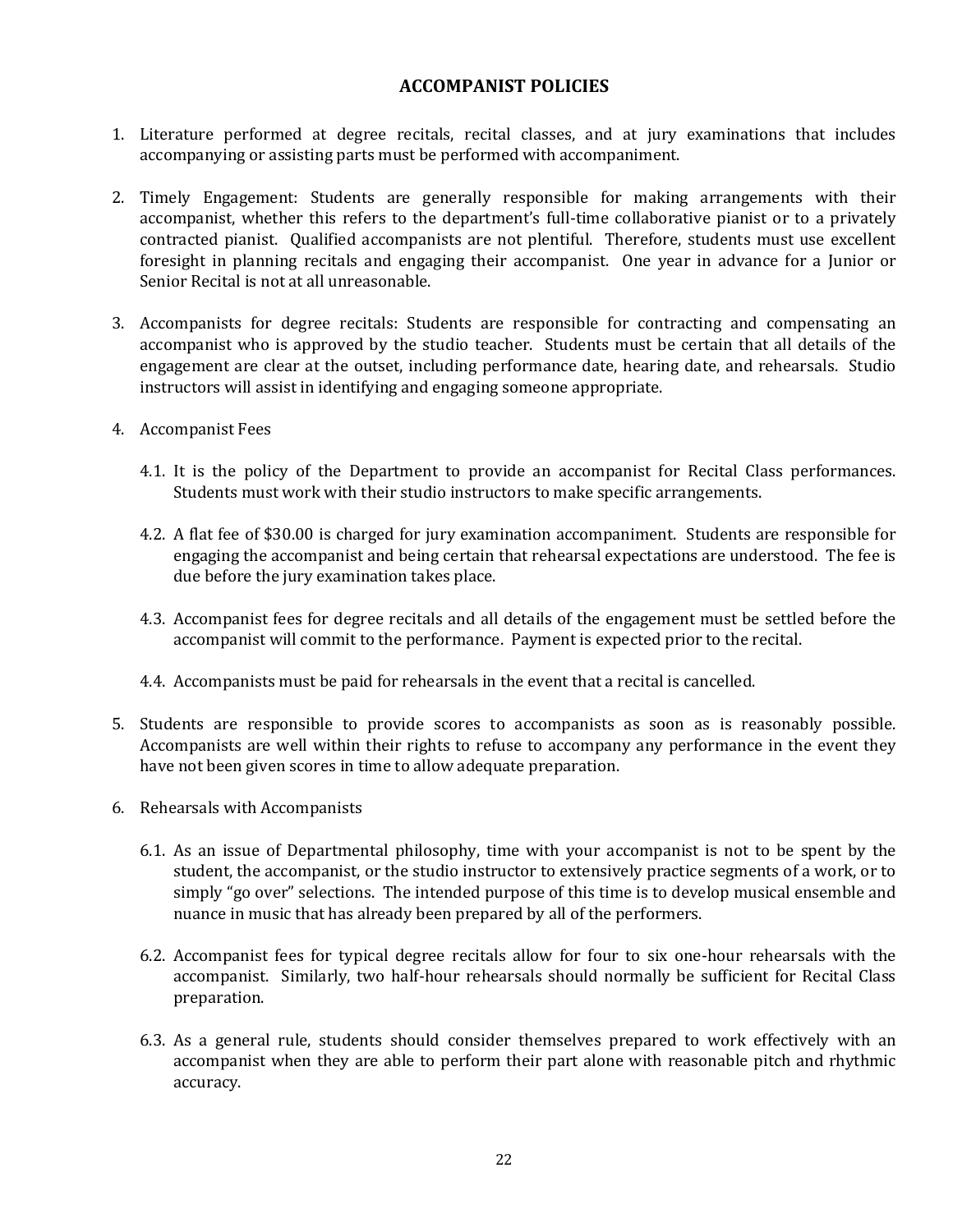#### **GENERAL DEPARTMENT POLICIES**

- 1. Qualification for Junior/Senior Level Course Work is accomplished by means of successful completion of the Basic Music Skills Assessment (BMSA). Please see additional information about the BMSA above in the "Student Assessment" section.
- 2. Counting Courses Toward Degree Completion: All MUSI and MUEN courses required for completion of any music degree must be completed with a grade of "C" or better to be counted toward completion of the degree. Required MUSI and MUEN courses with grades lower than "C" must be repeated. In order to advance in MUAP courses, a grade of "B" or better must be achieved along with approval of the jury committee.
- 3. Required Ensemble Participation. All music majors are required to enroll, participate, and earn a passing grade in the major ensemble most appropriate for their performance medium every semester they are enrolled as a full-time student at the University. Full-time music majors who do not enroll in a corresponding major ensemble will be ineligible for Principal Studio lessons.

3.1. The principal reason for this policy is that the music faculty members are firmly convinced that high-level ensemble participation is an indispensable part of a musician's fundamental training.

3.2. A much less important but still valid reason for this policy is the overwhelmingly important role that major performing ensembles play in establishing and maintaining the reputation of a university music department, both within the general public and within the musical community.

3.3 Exceptions to this policy are determined by the Chair of the Department of Music after consultation with a student's applied studio instructor and the director of the appropriate ensemble. Major ensembles at TAMUCC are defined as the Symphonic Winds, Concert Band, University Orchestra, University Singers, Camerata Isla, and the Corpus Christi Chorale.

4. Class attendance: All academic music courses in the major have a strict attendance policy. Each student is allowed to miss the equivalent of two weeks of a course with no penalty. After two weeks, for each absence, the final grade is reduced by one full degree, as from "A" to "B". **However**, final attendance policies will be determined by individual instructors in the syllabus, and may be stricter than the above policy. 

Chronic tardiness is equally rude and unprofessional. Individual instructors will address this problem, should it arise, in their own ways, which may include forfeiture of grades or failure of the course.

- 5. Academic integrity and academic honesty: These two concepts are addressed in the University Catalog and the Student Handbook and Code of Conduct. The Department of Music supports and enforces these University policies. Please read these resources and become familiar with these issues. Ignorance of the behaviors considered to be offenses against these policies is often the root cause of an infraction. Nevertheless, all infractions are examined, and penalties are assessed.
- 5. Concert and Recital Attendance: Music students are required to attend a minimum of six concert/recital performances each semester that they are enrolled in a Principal Applied Studio course. Studio instructors may require additional concert/recital attendance, and/or they may specify which performances a student must attend. Studio instructors monitor these requirements. Students who fall short will have their studio course grades adversely affected. Specific rules and requirements are found in the syllabus for each studio.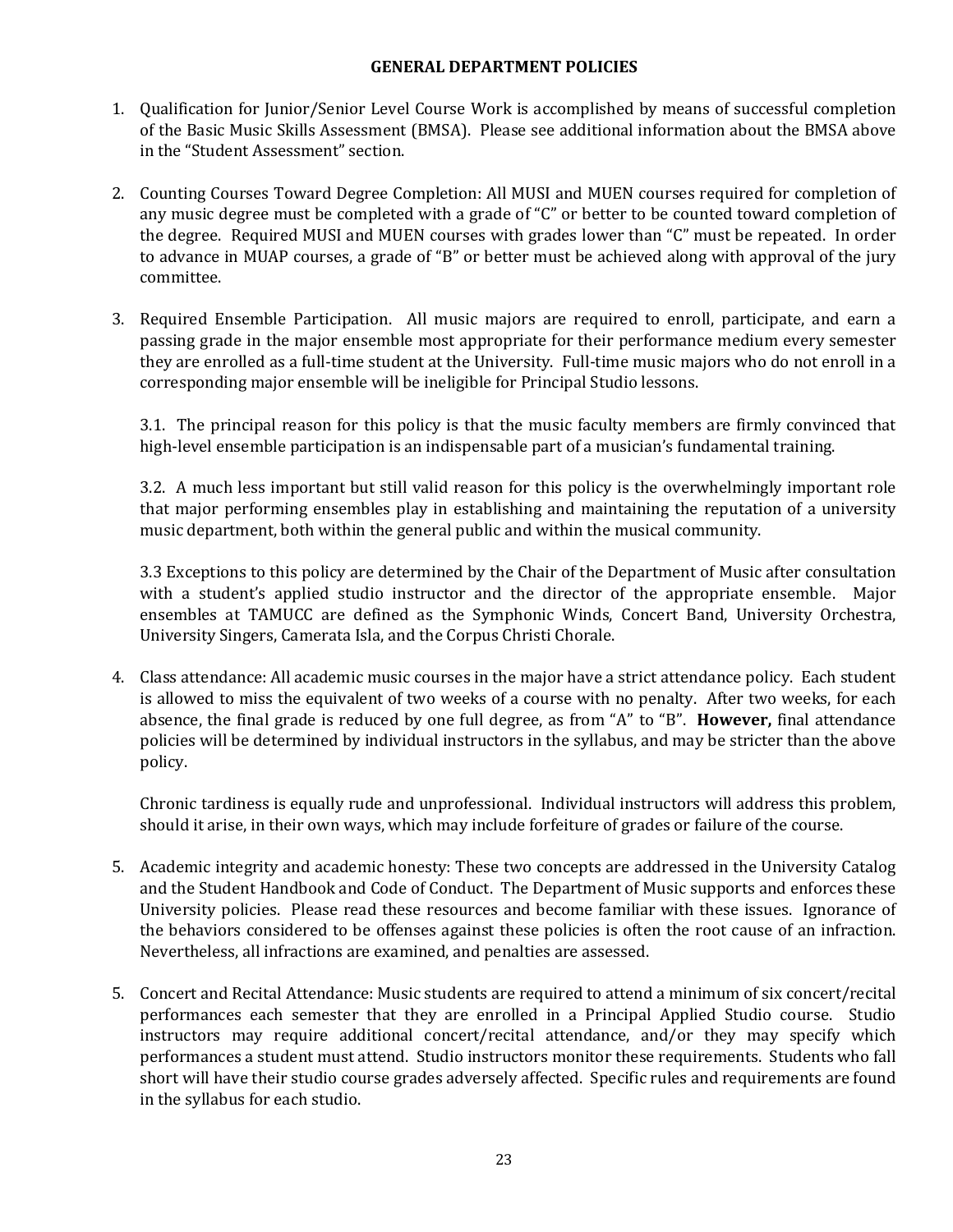- 6. Academic Advising in the College of Liberal Arts is the responsibility of the professional academic advisors in the CLA Whatley Advising Center in Driftwood Building. In addition to this resource, the music faculty are also excellent sources of academic advice. Wise students will also monitor their degree plan progress every semester with the Department Chair when enrolling in Applied Studio courses. However, students must be aware that they, and they alone are responsible for academic decisions involving majors, tracks, required courses, course sequences, etc.
- 7. Course Sequences. One inconvenience of the music degrees is that there are several sequences of courses that must be completed in a set order. This is complicated by the fact that most major courses are only offered once each year. Careless registration or failure to perform well in music courses can lead to extra semesters required for degree completion.
	- 7.1. Musicianship, Aural Training, and Class Piano courses must be completed in strict sequence, with grades of " $C$ " or better. This is a four semester sequence. Further, these courses are designed to interact with one another. For example, Musicianship I, Aural Training I, and Class Piano I are designed to work together.
		- 7.1.1. As a general rule, student **must** pass Musicianship in order to progress in Aural Training and Class Piano.
			- 7.1.1.1. Students who complete Musicianship but do not pass the corresponding levels of Aural Training and/or Piano may continue in the Musicianship sequence.
			- 7.1.1.2. Students who complete Aural Training and/or Class Piano but do not pass the corresponding level of Musicianship may **not** continue in the sequence until the Musicianship class for that level is successfully completed.
	- 7.2. Elements of Musical Style, History of Western Music I, and History of Western Music II are also a sequence of three courses that must be taken in order.
	- 7.3. Applied Studio Courses must also be taken in strict sequence. Levels are assigned by jury committees.
	- 7.4. Education course work in the College of Education (for music education majors) also follows a strict sequence.
- 8. A Departmental Notice Board is maintained in the hallway outside the studios of Dr. Thornton, Dr. McClung, and Dr. Thacker. This notice board is not intended as a space for casual personal notices or "for sale" notices. It is intended to help faculty and students maintain reasonably reliable intercommunication.
- 9. Storage Lockers may be checked out in the Music Office at no charge, one semester/academic year at a time. Many of the available lockers are reserved for particular instruments; others are more general purpose. Locks are issued and controlled by the Department of Music. Failure to renew or clean out lockers at the end of the issuance period may result in the forfeiture of articles held within.
- 10. Facilities and Equipment: The Department of Music shares space in the Center for the Arts with the Departments of Art and Theatre. The CA is a tremendously overloaded facility, and it requires proactive good will on the part of everyone who works there to keep the environment positive.
- 11. Student lounge facilities are not truly available in the CA. By custom, music students have adopted the main hallway outside the practice room tunnel and the choral ensemble room as an unofficial lounge area. We expect students to respect the sensibilities of other people passing through the area by keeping the walkway open and conversations reasonably restrained and civil.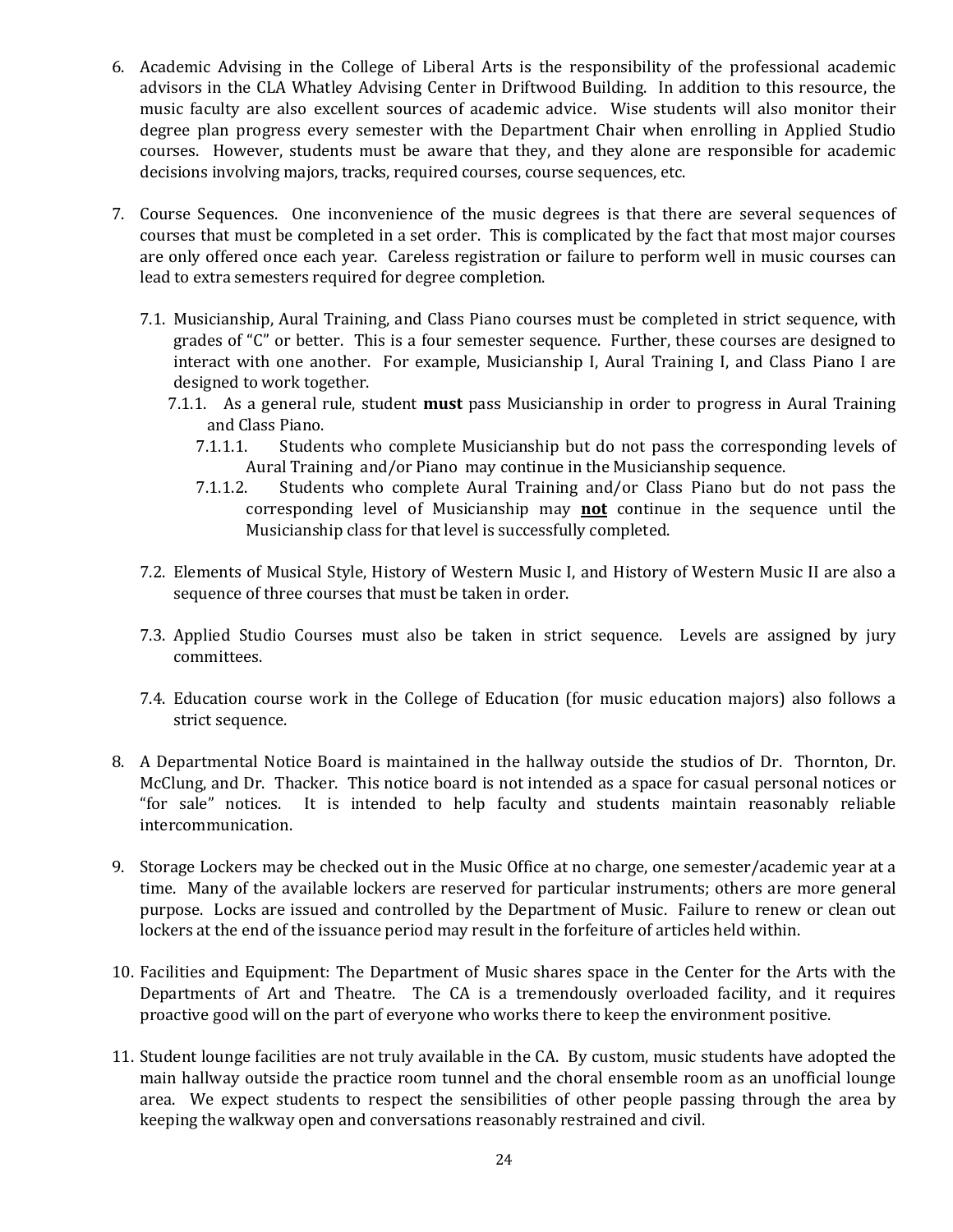- 12. Pianos and instruments belonging to the Department require protection from undue wear and tear. We expect students and faculty alike to be proactive in respecting these tools of our trade in requiring that others do so also. Report any damage or observed misuse of facilities or equipment immediately to the Department Office.
- 13. Secured Areas: Some rehearsal and class spaces must be kept secured to prevent loss of valuable equipment and instruments and also to maintain the physical security of people in the department. While this may sometimes cause inconvenience, we expect that neither students nor faculty will take any action of any kind to circumvent security devices or procedures.
- 14. The practice room area is secured by swipe card access. All music faculty, staff, and students enrolled in music courses, with the exception of those enrolled in Understanding and Enjoying Music, have access using their SandDollar cards. To maintain security, no one is to prop open the swipe lock door at any time.

### 15. Health and Safety Guidelines

15.1 Students, faculty and staff are reminded that hearing health is essential to a musician's lifelong success. Avoiding overexposure to loud sounds, especially for long periods of time, is crucial. The basic information guide, "Protecting Your Hearing Health", published by the National Association of Schools of Music and the Performing Arts Medicine Association will be issued at each semester's departmental convocation.

15.2 Students must follow safety protocols when using headphones with the computers and practice pianos. This includes turning down the volume prior to putting on the headphones to avoid sudden unexpected loud noises. Complete safety procedures will be discussed by the course instructor at the beginning of each semester.

15.3 Applied instructors take each student's physical safety seriously in the context of studio lessons. Instructors will emphasize safe practice methods for their respective specialty areas, taking care to describe guidelines for minimizing problems including tendinitis, carpel tunnel, hearing loss, vocal damage, and the like.

15.4 Moving of equipment will be accomplished only by students, faculty, and staff who have the specialized training necessary to move such equipment safely and without damage to themselves or the equipment. This includes percussion instruments and equipment as well as upright and grand pianos. Instructors are required to train students in their studios in the appropriate techniques for transporting instruments in a safe manner.

15.5. Additional information about protecting your hearing may be found on the National Association of Schools of Music website at the following web address: http://nasm.artsaccredit.org/site/docs/PAMA-NASM\_Advisories/4a\_NASM\_PAMA-Student\_Guide-Standard.pdf. The Department of Music website also offers a link to this resource.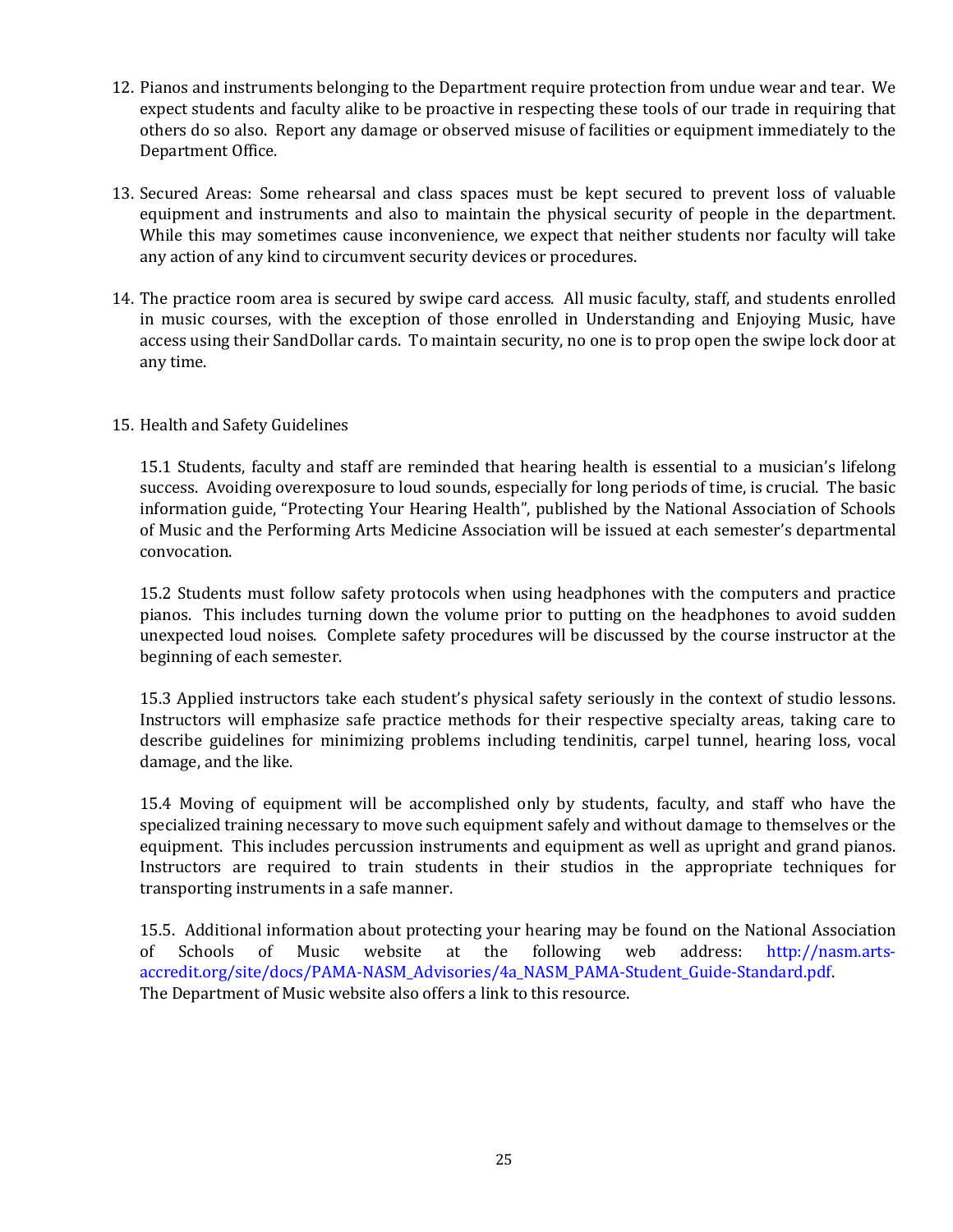# **TAMU-CC RECITAL PROGRAM STYLE GUIDE**

The University provides printed programs for student performances. Students, however, are responsible for submitting legible, complete, and accurate copy in a timely manner. Program copy for Degree Recitals must be submitted to the Department of Music administrative assistant at least two weeks prior to the performance date. Information to be provided includes:

- 1. Name of the performer and performance medium (e.g., Clarinet, Tuba, Soprano, etc.).
- 2. Name of the accompanist, if any, and any other assisting performers. The performance media of accompanists and any other assisting performers should also be given (e.g., Thomas Tucker, Fb Shawm).
- 3. Complete titles of compositions in program order. It is appropriate to include opus numbers, thematic index numbers  $(e.g., K 204)$ , dates of composition or premiere performances, and names of movements as well. *Consistency within any given program is the goal*.
- 4. The names of composers should be given in a consistent format, usually including first and last names. Birth/death dates are preferred and often included in program material, but are not required.
- 5. It is usually appropriate to include the names of arrangers, editors, or transcribers. When in doubt, check with your instructor.
- 6. Students often wish to append a short dedication or acknowledgement to their degree recital programs. This is appropriate and should be submitted with other copy.
- 7. Program notes are not usually a part of a student recital program. If used, however, they may be placed after each title or they may be grouped together in a separate section following the list of works to be performed. When used, the author should be identified in the program, usually at the end of the notes. If you compose your own program notes—most appropriate for student recitals sign them with your initials (SLL). The instructor should have adequate time to proofread the program notes prior to submission.
- 8. It is often appropriate to include translations of song texts that will be performed in a foreign language; however, such translations normally are given on a sheet separate from the program itself. Students are generally responsible to create and provide translation sheets; check with the studio instructor for specific requirements.
- 9. Planned intermission periods should be noted in your program copy. Intermissions are full breaks in the program during which time the audience may leave the hall and stretch their legs. Do not confuse intermissions with the short breaks that a performer may take between major works or between groups of shorter works.
- 10. Program copy must be submitted electronically to courtney.noe@tamucc.edu. Some notes on form are given below:
	- Titles of major works should be set in *italics* or underlined. [*Faust, The Rite of Spring, Golliwog's* Cakewalk, etc.]. Foreign words and terms should also be italicized.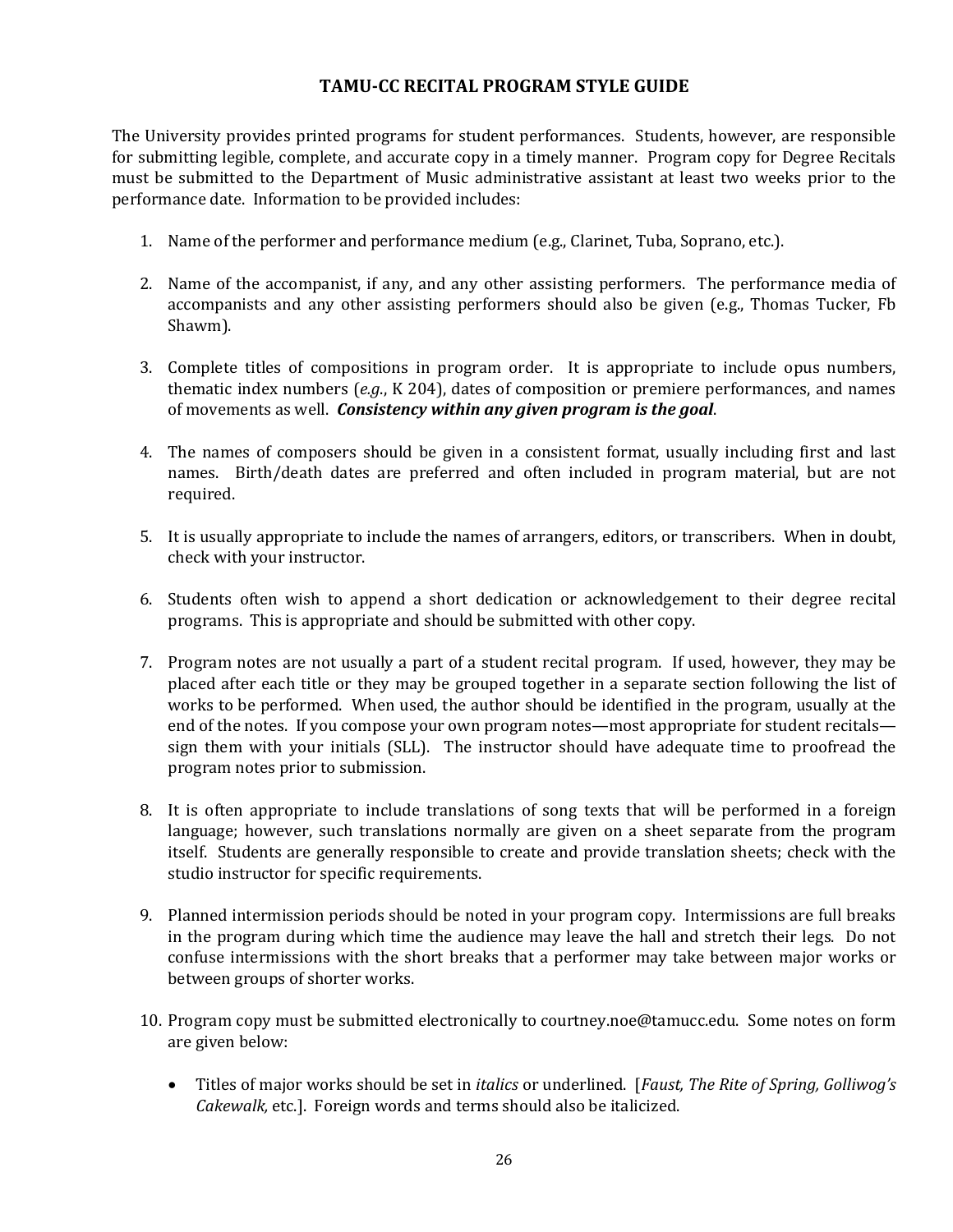- Instrumental compositions with generic titles should not be italicized, underlined, or placed in quotation marks. [Symphony No. 5 in B Minor; String Quartet in A Major, Opus 14, No. 3]
- Popular names or nicknames of works may be placed in quotation marks. [Symphony No. 94 in] G Major "Surprise"]
- Song titles, or songs or movements excerpted from larger works either may be italicized or placed in quotation marks. It is usually a good idea to indicate a hierarchy by employing italics (or underlining) for the larger whole work, and quotation marks for the shorter excerpt. As noted above, consistency within a given program is the principal goal in such matters. ["Summertime" from *Porgy and Bess*; "Madamina" from Don Giovanni]
- Use great care in notating diacritical marks in foreign titles and texts. Most word processor programs have quite complete libraries of these gadgets in most fonts. [Examples: á à ã å  $\zeta$  é è è  $\hat{e}$  $\ddot{e}$  í  $\hat{i}$  î ï ñ ó ò ô ö õ ú ù û ü, etc.]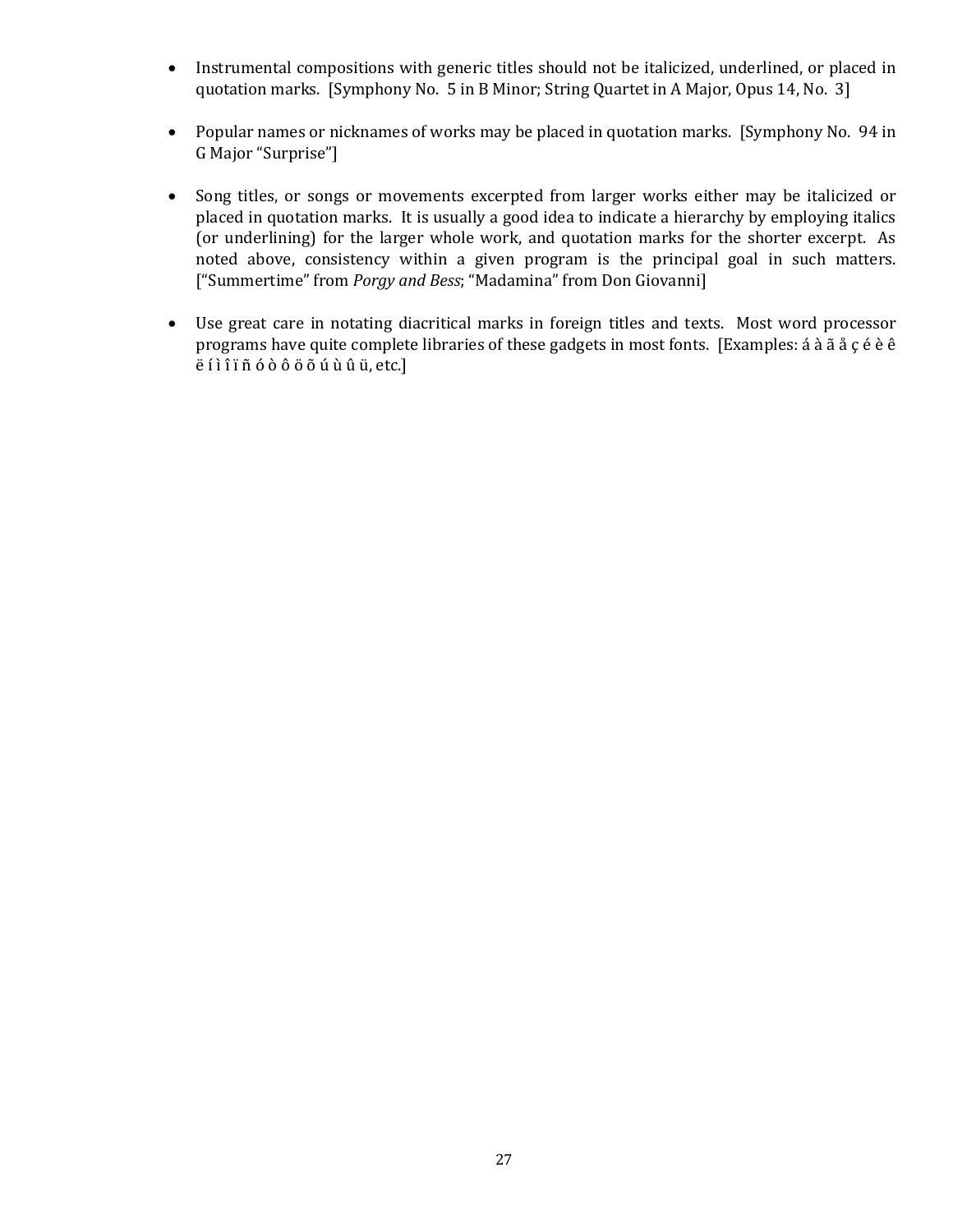| Marvella Kumquat, Pedal Hartuba                                                                                                                                |                                                                                              |  |  |  |
|----------------------------------------------------------------------------------------------------------------------------------------------------------------|----------------------------------------------------------------------------------------------|--|--|--|
| 4214 Cup of Hemlock Drive 78412<br>Marvellaprincesscutiepie863@aololol.arg<br>7:30pm, Monday, April 27, 2009                                                   | Cell Phone: 123.456.7890<br>Land Line: 098.765.4321<br><b>TAMU-CC Performing Arts Center</b> |  |  |  |
| Assisted by<br>Frank Lee Spieking, Ill Tempered Skillet<br>Warren Sochs, Lug Wrench Harmonium                                                                  |                                                                                              |  |  |  |
| Accompanied by<br>Staph A. Kumpnist, Piano and Cowbell Consort                                                                                                 |                                                                                              |  |  |  |
| Program                                                                                                                                                        |                                                                                              |  |  |  |
| Sonata No. 3 for Hártüba in Fb Minor                                                                                                                           | R.L. Smythé<br>$(1833-96)$                                                                   |  |  |  |
| I. Adagio<br>II. Allegro Vivo                                                                                                                                  |                                                                                              |  |  |  |
| "Harold's Last Gasp" from The Travails of Tootsie                                                                                                              | B. Marcello<br>$(1689 - 1739)$<br>Ed. by M. Gardens                                          |  |  |  |
| Lucy's Dreadful Excursion                                                                                                                                      | H. Metal<br>(b. 1744)                                                                        |  |  |  |
| Premiere Performance                                                                                                                                           |                                                                                              |  |  |  |
| <b>INTERMISSION</b>                                                                                                                                            |                                                                                              |  |  |  |
| Etc., Etc., Etc                                                                                                                                                |                                                                                              |  |  |  |
| Acknowledgement                                                                                                                                                |                                                                                              |  |  |  |
| This recital is lovingly dedicated to my parents, Arnold and Violet Kumquat, who have placed<br>themselves in hock to fund my 12 years of undergraduate study. |                                                                                              |  |  |  |
|                                                                                                                                                                |                                                                                              |  |  |  |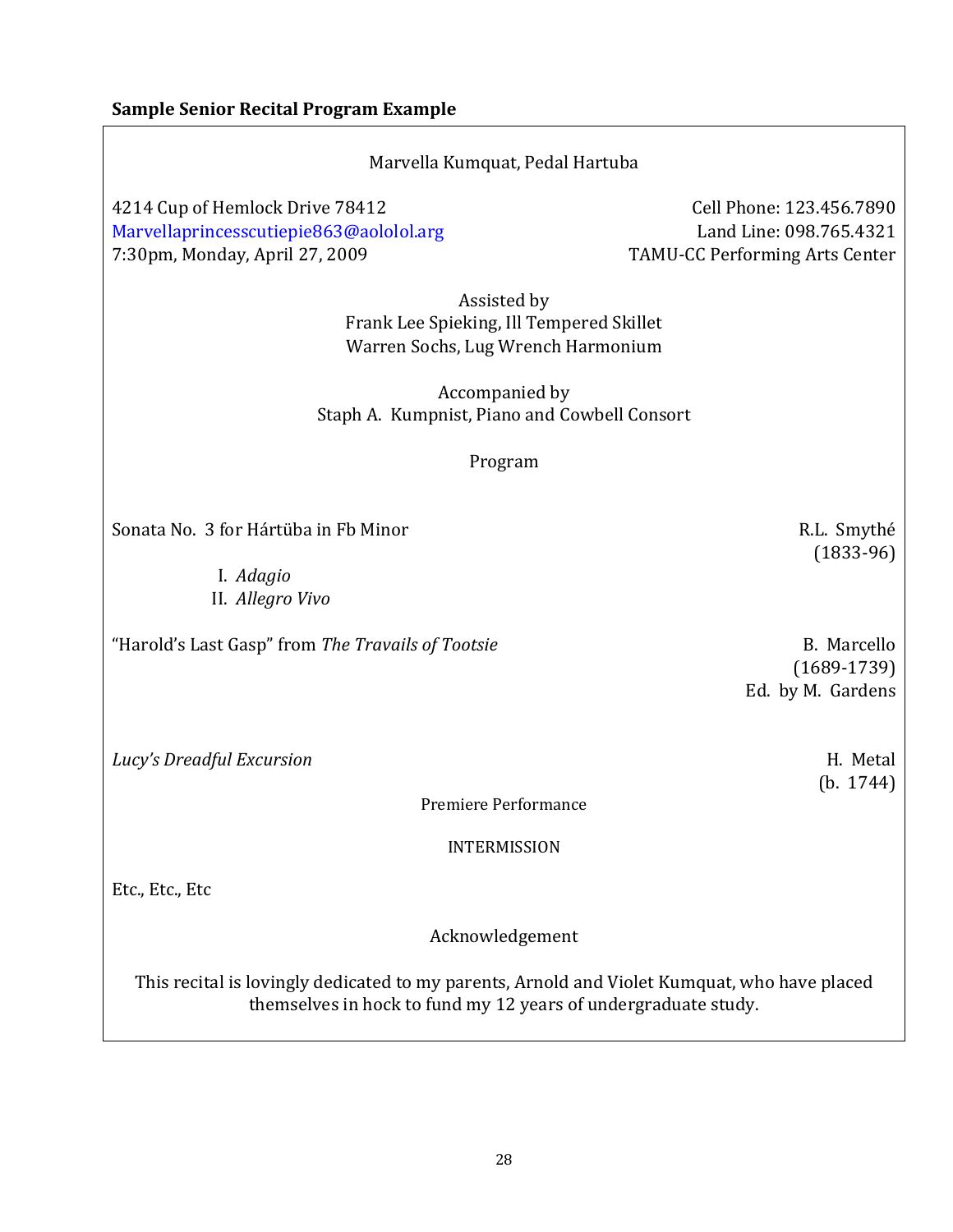# **STAGE ETIQUETTE GUIDELINES FOR MUSICIANS**

These guidelines are intended as suggestions, not as rules. They offer guidance in coping gracefully with the problems involved with being on stage as a principal or assisting performer in a typical recital setting.

# **The Stage**

Normally, routine recital staging and lighting arrangements require little additional attention from the performer. It is, however, foolish not to personally check these items prior to performance. If changes or adjustments are required, seek assistance from the PAC staff. Do not attempt to work with expensive equipment about which you know little or with which you have no experience. Some general considerations:

- 1. Stage lighting should be established at such a level that dark areas are eliminated and performers have optimum reading conditions. Sufficient front lighting should be used to remove shadows from the faces of the performers. Special lighting effects should be avoided unless they are integral to a particular piece of literature or program theme. Inexperienced performers—and some experienced ones as well—very often allow for far too little light, creating a dull, uninteresting and depressing stage picture for the audience.
- 2. Avoid unnecessary stage changes. Plan your program so that if changes are required, they can be done as efficiently as possible.
- 3. House lights should normally be dimmed during a performance, but enough light should be provided for the audience to read program notes and translations, if provided.
- 4. Performers should enter the stage from the wings rather than through the house. There will usually be a stage manager on hand to assist you.

# **Dress**

We live in a region notorious for its hot and humid climate. These factors encourage a relatively high level of informality of manner and dress. Nevertheless, respect for your audience and for your own artistic work dictates at least a minimal level of acceptability in appearance.

**Informal Dress** for events such as Recital Classes and Jury Examinations should be your better regular clothing. Shorts, tee shirts, and the like are not acceptable. Knee-length dresses and dress shoes are appropriate for women. Men should appear at least in dress shirt and tie, and appropriate shoes and socks. Sport coats are appropriate unless it is unbearable in the hall.

**Formal Dress** for Junior and Senior Recitals and other major performances usually requires that women wear formal gowns of any color and style suited to their taste. That said, restraint is in order! Men should be attired in a standard black tux with appropriate accessories. It is normally inappropriate for men to appear in shirtsleeves unless the jacket physically interferes with the performance. Canny performers will wear their performance attire in a practice session prior to the actual performance to learn what additional challenges are generated. This is especially so if you will be wearing new shoes! The goal of formal concert dress is to avoid competing with the music for the attention of your audience. Performers in major ensemble concerts must dress in a professional manner, according to the ensemble's dress code.

**Stage Assistants and Page Turners** should dress inconspicuously, in a manner consistent with that of the performers. This doesn't mean you should require your page turner to spring for a tuxedo rental. Reasonability is the order of the day, but onstage sloppiness before an audience is never appropriate.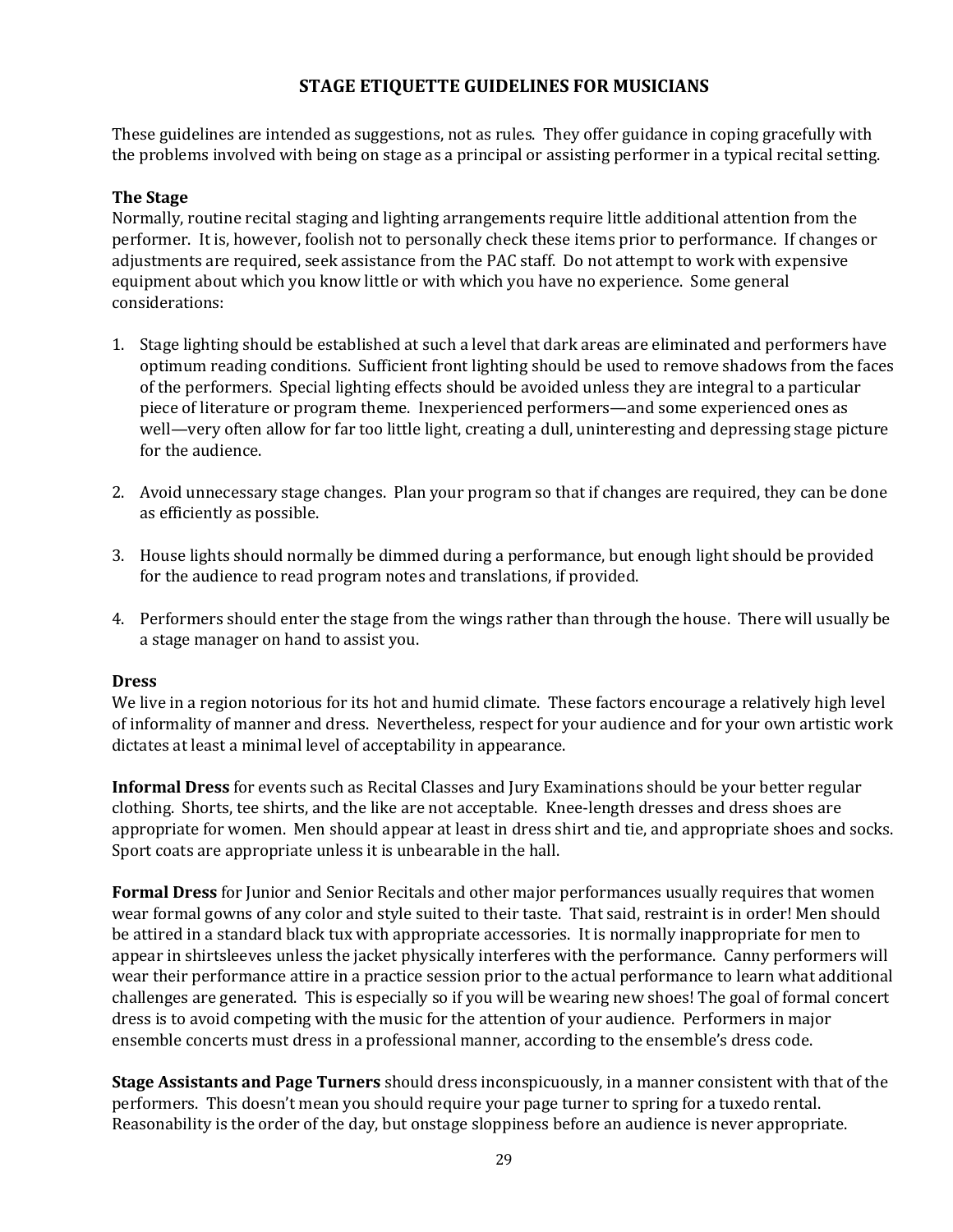#### **Entrances and Exits**

Enter and leave the stage confidently at a deliberate pace. Do not mosey, slouch, or gaze idly at the audience or other performers.

When more than one performer is involved, the order of entrance and exit must be determined beforehand to avoid onstage awkwardness. This order normally may be determined by one of two standard formulae:

- *RANK ORDER.* It is A's recital, assisted by B and accompanied by C. Therefore, the order of entrance and exit is A, B, C, regardless of gender.
- *FIVE OR FEWER PARTICIPANTS OF EQUAL RANK*. Establish beforehand an order that will allow entering and exiting without crossing one another. Traditionally in these circumstances, women precede men, both in entering and exiting the stage. In this case, men should cross upstage of women when entering, and women should cross downstage of men when exiting.

# **Response to Applause**

Performers must learn to control and appropriately respond to applause in a variety of circumstances. Complete attention must be given to the audience for the duration of the time the performer is on stage during applause. It is a breach of etiquette to collect music, mutes, sticks and mallets, to tune, or to move chairs and stands during applause.

- 1. Although there are many acceptable approaches to bowing, all good bows have certain features in common:
	- Movements are slow and fluid, never fast, angular, or jerky.
	- Start your bow after a two- or three-second pause in place as the applause begins.
	- Hold your bow from four to six seconds.
	- Generally, acknowledge applause from a standing position rather than nodding from your chair. There are common sense exceptions.
- 2. Upon entering the stage, stand in place after bowing until applause begins to fall, then assume the performing position during the decline. Don't fiddle about with music, stands, footrests, chairs, etc. during this time.
- 3. Upon leaving the stage, one or two bows may be taken before exiting, depending upon the amount of applause. Once applause has peaked and is falling, exit immediately.
- 4. If applause remains constant for ten to fifteen seconds after exiting the stage, a curtain call is appropriate and may be taken near the stage door rather than at the center of the stage. Move quickly.
- 5. If applause occurs between brief numbers in a group, wait in position if it is scattered and light, acknowledge it with a bow if it is forceful and sustained. An expression of disgust or impatience is an absolute no-no. In this business, you need all the friends you can get.
- 6. When applause occurs between movements of a work, do not acknowledge it by bowing. Simply wait in position until it subsides. Do not show impatience, disgust, or superiority toward any audience reaction meant to be complimentary.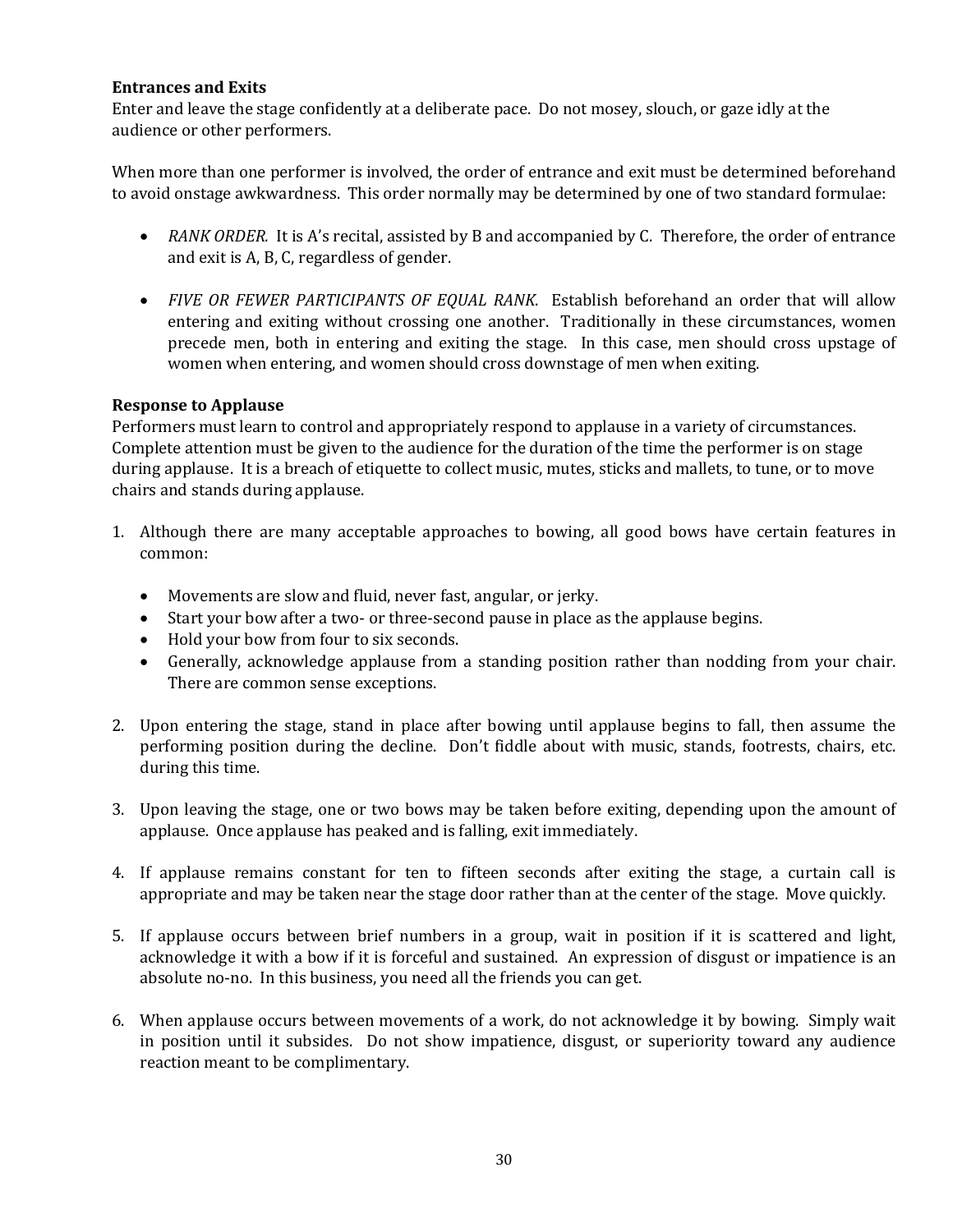7. At shared recitals, all performers should share a second curtain call at the end of the program, whether or not they participated in the final work. In instances where limited audience response seems to indicate that more than one curtain call is unlikely, all performers should avoid returning to the stage.

### **The Pianist: Accompanist or Assistant?**

\_\_\_\_\_\_\_\_\_\_\_\_\_\_\_\_\_\_\_\_

Determining if the pianist is an accompanist or an equal partner *(i.e.,* "assisted by") in the presentation of the program can be judged by the importance of the keyboard part to the structure and substance of the music. The *Harvard Dictionary of Music* defines accompaniment as, "the musical *background* provided for a principal part." Program listing and frequency of bows awarded to pianists should accurately reflect their role in the performance, as determined by the nature of the score.

After the recitalist has bowed, the pianist serving as an accompanist is given solo bows at the end of groups of brief pieces, following extended works, and at the end of program halves. The recitalist and pianist should bow together at the end of the program.

Other assistants may bow with the recitalist or may be given a solo bow following the works in which they have participated, as well as at subsequent curtain calls. They are also frequently invited to share a curtain call at the end of the recital.

These *Stage Etiquette* guidelines have been freely adapted from: Meyer, Ramon E. On *Stage: A Guide to Stage Manners for Musicians.* Unpublished paper. Terre Haute, IN: The Indiana State University, n.d.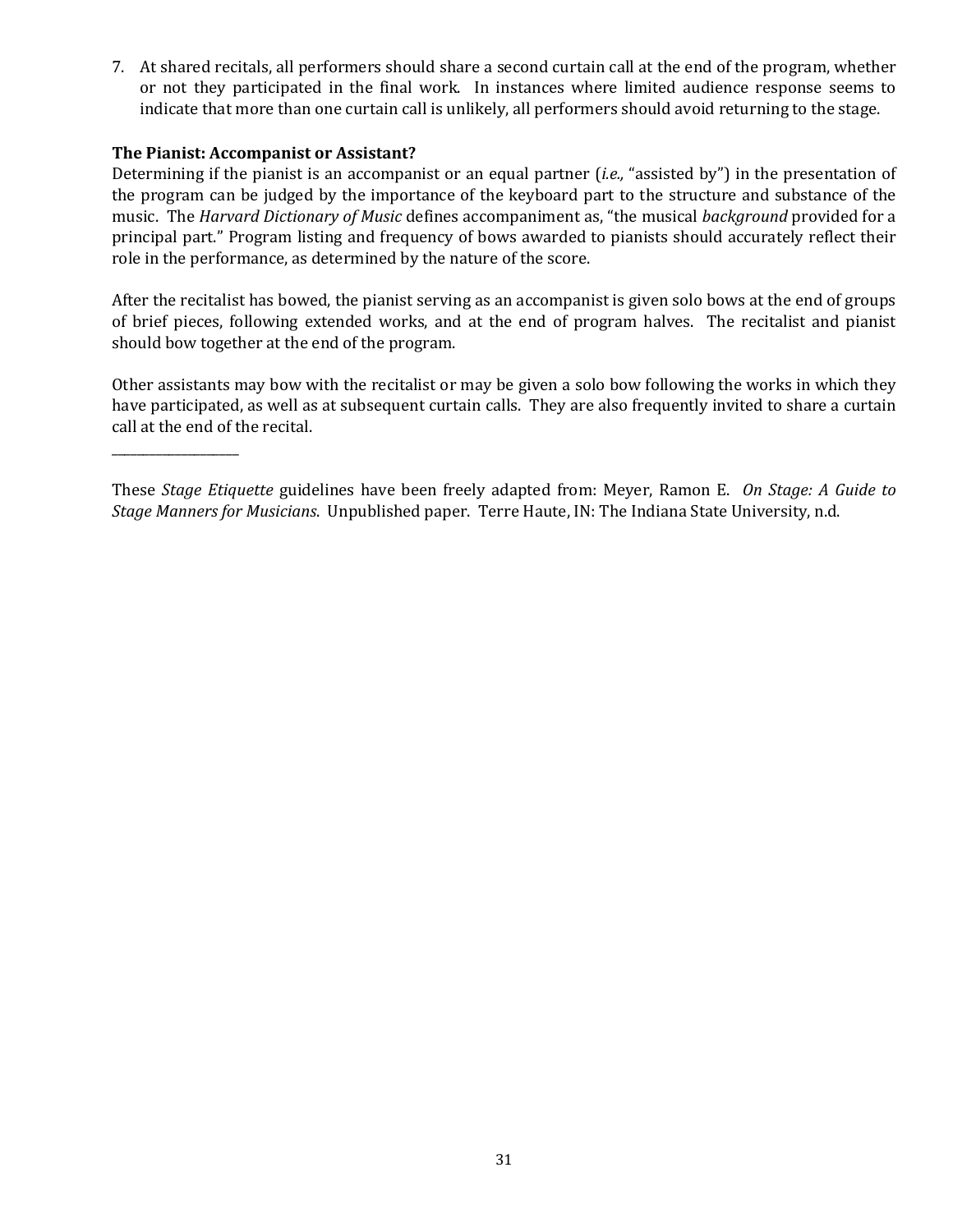# **BASIC MUSIC SKILLS ASSESSMENT (BMSA)**

The BMSA is to be successfully completed by all on-campus and transfer music majors prior to beginning Junior or Senior level course work (i.e., those with 3000 and 4000 course numbers), with the exception of techniques courses for BMTC students. Transfer students placed in fifth semester lessons or above on the basis of their entrance auditions are considered to have attained the skills required by the BMSA. The fourth principal applied studio jury examination normally will be a part of the assessment review. The list of students scheduled for review in each semester will be posted along with jury schedules late in the semester. Any student who believes the posted list is in error must notify the Chair of the Department of Music as soon as the error is discovered.

The musical skills outlined below are not the domain of any one course, but are acquired and developed across the music curriculum. The required levels of performance reflect the collective expectations of the music faculty for students who have completed four semesters of college/university-level music study.

The student is expected to understand the requirements and procedures for each part of the BMSA before the review begins. Any questions or clarifications should be addressed to the student's principal studio instructor well in advance of the review as there will be no time for questions of procedure during the review. 

The components of the BMSA are as follows:

#### Component 1: Written Statement

Prepare a one- to two-page (typed) paper stating your specific reasons for choosing to be a music major, and list your professional goals. Submit 4 copies of your paper  $(1$  for files, 1 for each jury member) to the Music Department Chairperson 1 week prior to the review. The paper will be reviewed for content, mechanical competence, and presentation style and may form the basis for the interview.

# Component 2: Performance Proficiency

BMSA performance proficiency assessments are to take place at the end of the fourth semester of private study. All students enrolled in Principal Studios are required to undergo this assessment, regardless of academic major or degree track. Students must demonstrate mastery of sufficient repertoire and adequate vocal and/or instrumental musical progress in order to successfully complete this part of the BMSA.

In the event that a music student does not pass the BMSA performance proficiency, the student must enroll in lower division applied music until the proficiency is passed.

Note that all proficiency requirements stated herein are minimum levels. Individual studio policies may exceed these minimum requirements, and may become a part of the sophomore proficiency examination requirement at the discretion of the applied studio faculty.

**Guitar:** BMSA jury literature must represent art music from at least three musical time periods (Renaissance, Baroque, Classical, Romantic, or Twentieth Century.) Students must demonstrate adequate growth in tone, phrasing, intonation, and agility, as well as knowledge of the entire fretboard. Students must demonstrate knowledge of two and three octave major scales and at least two octaves of all forms of minor. Pentatonic scales are not sufficient.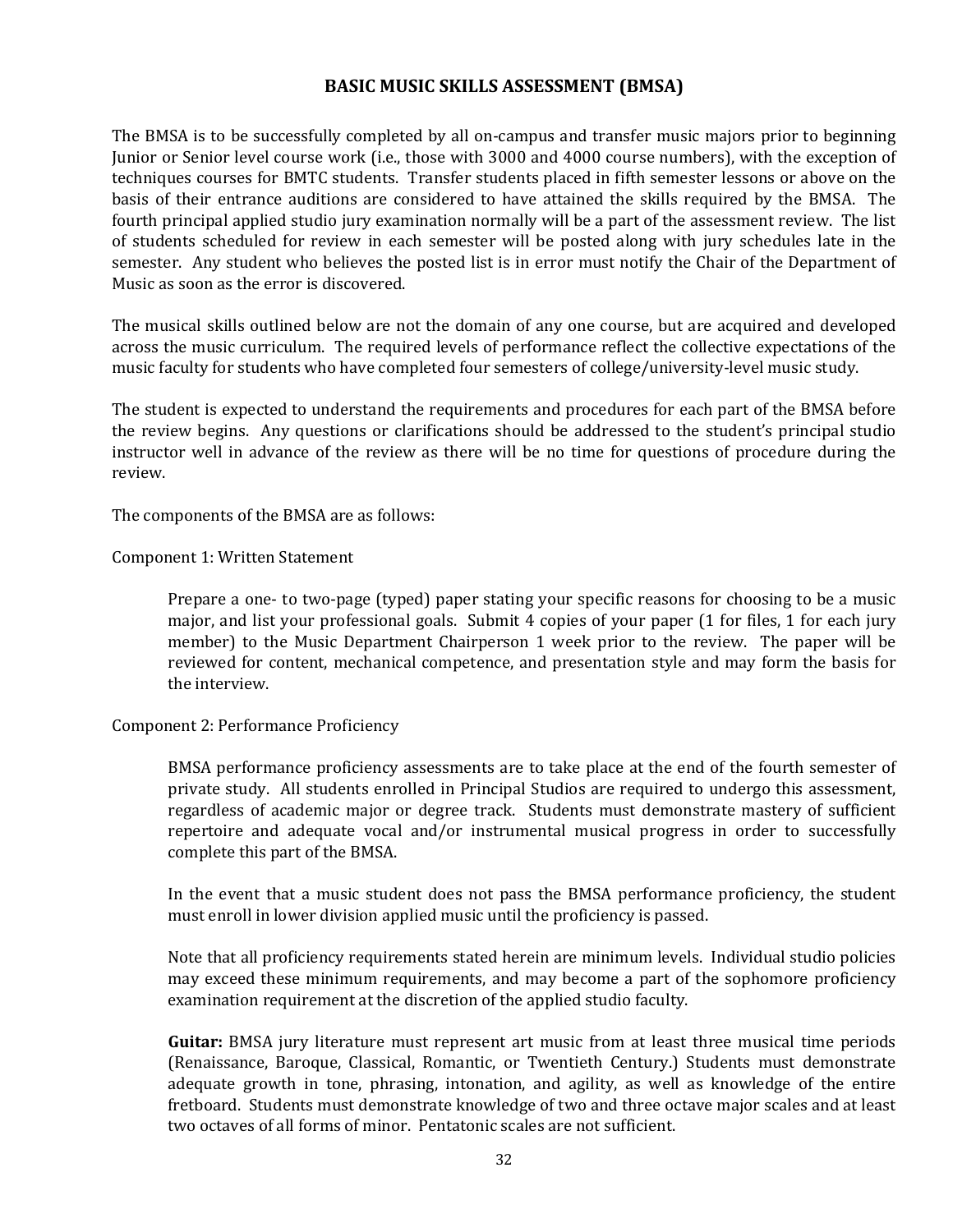**Voice**: BMSA jury literature must represent a variety of moods and musical styles. They must also demonstrate adequate growth in tone, phrasing, intonation, agility, diction, and other stylistic considerations to qualify the student for advanced vocal study. The student must also be able to sing major, minor, diminished and augmented triads, as well as major and three forms of the minor scale in all keys, using note names. Voice repertoire lists should include art music in three languages (English, Italian, and German). Students should demonstrate a good understanding of diction for all languages represented on their repertoire list.

**Woodwinds:** BMSA jury literature must represent a variety of moods and musical styles. Students must also demonstrate adequate growth in tone, phrasing, intonation, agility, articulation, and other stylistic considerations to qualify the student for advanced woodwind study. The student will be required to demonstrate all major scales and three forms of the minor scales from memory. The number of octaves required will vary depending upon practical instrumental ranges.

**Brass:** BMSA jury literature must represent a variety of moods and musical styles. They must also demonstrate adequate growth in tone, phrasing, intonation, agility, and other stylistic considerations to qualify the student for advanced brass study. The student will be required to demonstrate all major scales and three forms of the minor scales from memory. The number of octaves required will vary depending upon practical instrumental ranges.

**Percussion**: BMSA jury literature must represent a variety of musical styles. In order to pass this exam, students must demonstrate mastery of sufficient repertoire and adequate technical and musical progress in at least two areas of percussion performance *i.e.* timpani, snare drum, mallets, multiple percussion, and drum set. At least one of the pieces marked for the jury performance must be for mallet percussion. Jury repertoire must also demonstrate adequate growth in tone, phrasing, intonation, agility, and other stylistic considerations to qualify the student for advanced percussion study. The student will be required to demonstrate all major scales and three forms of the minor scales from memory.

**Piano:** For the BMSA, the student must demonstrate proficiency in performing repertoire from contrasting style periods. A minimum of  $10$  pieces (sonata movements count as one each) of appropriate difficulty must be learned before the BMSA may be attempted. The student will be required to demonstrate all major scales and three forms of the minor scales from memory. For BA and BMTC majors, the scales must be performed two octaves, hands together; for BM majors, the scales must be performed four octaves, hands together.

**Strings:** BMSA jury literature must represent a variety of moods and musical styles. Students must also demonstrate adequate growth in tone, phrasing, intonation, agility, and other stylistic considerations to qualify the student for advanced study. The student will be required to demonstrate all major scales and three forms of the minor scales. The number of octaves required will vary depending upon practical instrumental ranges.

Component 3: Musicianship Proficiency

**Aural Identification of Meter** (To be administered as a part of MUSI 2117—Aural Training IV): Listen to recorded examples and respond. Examples will be in duple, triple, or quadruple meters, both simple and compound.

**Sight-Singing** (To be administered as a part of MUSI 2117—Aural Training IV): Melodies for sightsinging will be diatonic, in major and minor keys, with skips among the tonic-dominant or other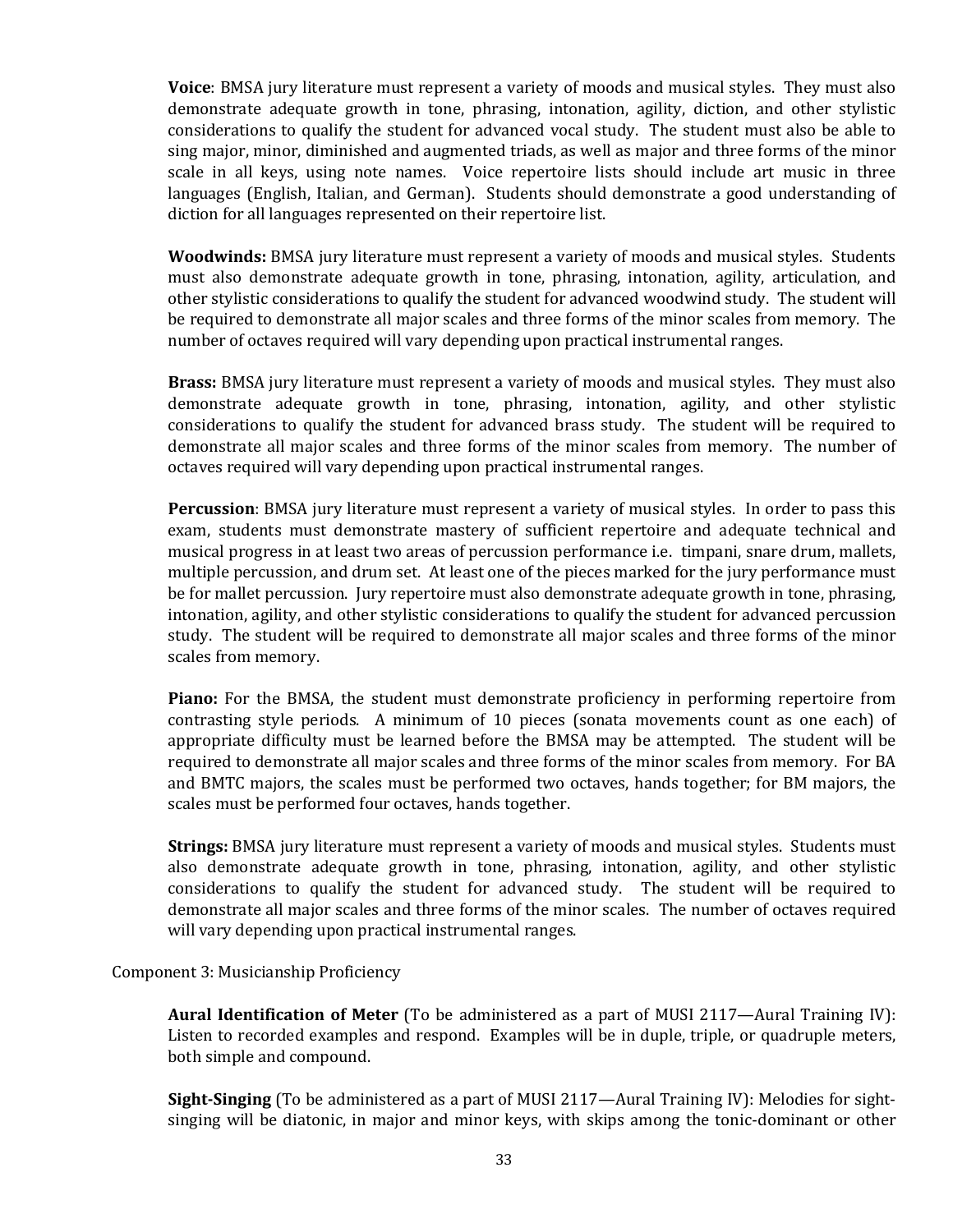triads. Rhythmic values will be as small as the division of the beat. Prepare to sight-sing a given melody according to the instructor's directions. Generally, however, performance of the melody need not be perfect, but should demonstrate the following:

• A firm grasp of tonal orientation.

a. An error in pitch should be followed by a quick return to correct pitches, especially at a cadence or at tonic harmony.

b. An entire phrase sung a step or more too high or low indicates a weak tonal orientation; there is no credit for "having all the right intervals, but starting on the wrong pitch."

- Rhythmic continuity
	- a. Beat and meter should be clear in the performance.
	- b. The performance should be uninterrupted (a minimum of hesitations or pauses).

**Rhythmic Sight-Reading** (To be administered as a part of MUSI 2117—Aural Training IV) Perform each rhythm by clapping the pulse while counting the beat and division aloud (e.g. 1& 2& 3& 4&; 1 te  $2$  te  $3$  te  $4$  te; etc.)

The performance of a rhythm should demonstrate a clear understanding of the relationship between the measure, the beat, the division of the beat, and the subdivisions of the beat; and the rhythm values that represent each.

The beat should be steady, at a moderate tempo, and the performance should not be interrupted by hesitations or pauses.

Rhythmic sight-reading materials will include simple and compound duple, triple and quadruple meters, and note values as small as one-fourth of the beat.

#### Component 4: Piano Proficiency

All music majors seeking Bachelor of Music degrees must complete and pass with a grade of at least a "B" the sequence of class piano courses: (MUSI 1181, 1182, 2181, 2182). MUSI 2182-Class Piano IV includes a demonstration of piano proficiency for successful completion. A series of Secondary Piano Studio courses may be substituted for any or all of the class piano requirements at the discretion of the piano faculty. All Bachelor of Music students are required to enroll in piano courses each semester until their proficiency is satisfied. Specific piano proficiency requirements are established by the piano faculty and will include performance, sight-reading, harmonization, scales, and harmonic progressions. Each proficiency requirement may be passed individually during the course of piano study. Bachelor of Arts in Music students must complete the proficiency level required at the conclusion of Class Piano II, MUSI 1182.

#### Component 5: Interview

Be prepared to discuss with the review committee your reasons for wanting to continue as a music major, citing short-range and long-range personal goals. The committee may wish to ask questions concerning your reactions to your study up to this point and to challenge your goals in relation to your record of accomplishments. (The committee members will have read your written statement